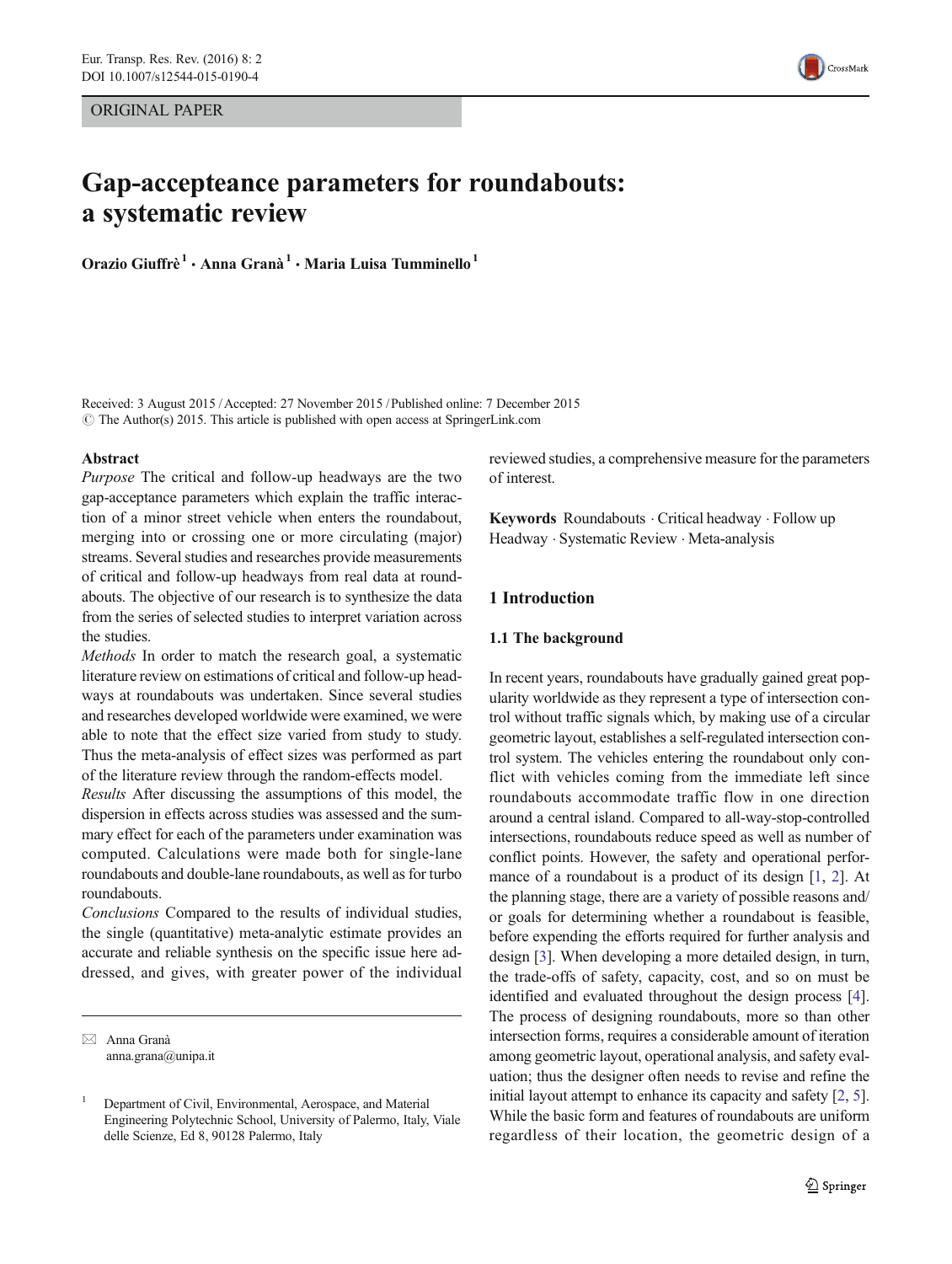roundabout requires the balancing of competing design objectives. Many design parameters can be different depending on the speed environment, desired capacity, available space, and other geometric attributes proper at each individual (rural or urban) site, whereas many of the design techniques can be substantially different for single-lane roundabouts than for multi-lane roundabouts [[2](#page-17-0)]. Alternative types of roundabouts, such as turbo roundabouts and flower roundabouts, are a fairly recent development and have only been implemented in a few countries to date [\[6,](#page-17-0) [7\]](#page-17-0).

Capacity methods for two-way-stop-controlled intersections represent the starting point for evaluating operational performances at roundabouts. According to [[8\]](#page-17-0), entry capacity calculations at steady-state conditions can be performed through a variety of capacity formulas incorporating some information on the roundabout configuration, represented by the number of circle lanes and entry lanes [[9](#page-17-0), [10](#page-17-0)], or other formulas incorporating some aspects of the roundabout geometry in somewhat detailed way [\[11\]](#page-17-0), as well as formulas incorporating, together with geometric aspects, the users' behavior through the critical and follow-up headways (see eg  $[12-14]$  $[12-14]$  $[12-14]$  $[12-14]$  $[12-14]$ ). Relevant concepts on capacity models at roundabouts can be found in [[2,](#page-17-0) [15](#page-17-0)–[17\]](#page-17-0). When critical headway and follow-up headway are involved, capacity estimations are being performed by analytical gap-acceptance models [[8\]](#page-17-0). The accuracy of capacity calculations at roundabouts largely depends on the accurate estimation of critical and follow-up headways [[2\]](#page-17-0). Several studies have concluded that the maximum likelihood method is one of the most promising methods for estimating critical headway; general guidelines on how to apply the maximum likelihood methodology to measure critical headway have been already documented [\[18](#page-17-0)–[20\]](#page-17-0). However, the critical headway estimated by such a method represents an average value of all the observed drivers. In turn, the follow-up headway value can be obtained from individual measurements; indeed, it can be measured for individual vehicles whenever two consecutive vehicles in a queue discharge from a minor stream. As a result, the capacity estimates based on the values of critical and follow-up headways also reflect average conditions. The same data of critical and follow-up headways included in the recent version of the Highway Capacity Manual [\[21\]](#page-17-0) are average values representing a range of field data and site characteristics. Since most theories related to gapacceptance behavior, as employed for unsignalized intersections and roundabouts, presume that drivers are consistent and uniform, the capacity estimations are performed assuming constant values for the critical and follow-up headways, whereas these parameters, which are actually stochastically distributed, should be typically represented by a distribution of values.

According to [\[22\]](#page-17-0) the effect that uncertainty in the input parameters has on the output results is a question that is not often considered in capacity analysis for roundabouts and, more in general, for unsignalized intersections. Indeed, an analyst provides a single number value for the critical headway and the follow-up headway which are used as input parameters for entry capacity estimations at roundabouts, without statement of a likely range of variation in the result. Several studies have documented that critical and follow-up headways might vary based on intersection geometry, vehicle type, approach grade, and traffic movements, so that more accurate estimates of these headways can be obtained based on specific conditions [[18](#page-17-0)]. Kyte et al. [\[23\]](#page-17-0) found that sitespecific data always yield superior forecasts compared to the forecasts using general values. Thus, the level of variability and uncertainty created by the critical and follow-up headways may be high and great difference in empirical sitespecific estimations of these gap-acceptance parameters can be found. As empirical evidence suggests, the quantification of the critical and follow-up headways can also vary based on the number of lanes, the diameter of the central island, the entry width, the presence (or not) of bunched vehicles in the circulating (major) streams, whereas at multi-lane roundabouts, the different demand scenarios can produce dominant and subdominant arrival flows at entries which in their turn can influence the predictions of the gap acceptance parameters [\[24,](#page-17-0) [25](#page-17-0)]. Analysts know that there is variability in input data and overlook what is the impact of the uncertainty on capacity analysis [\[26,](#page-17-0) [27\]](#page-17-0).

#### 1.2 Research aims and specific objectives of the paper

This paper presents a systematic literature review of empirical studies and researches developed worldwide with the objective to measure the major parameters for gap-acceptance namely the driver's critical headway and the follow-up headway - using data collected in the field at existing roundabouts. It allowed us to summarize and evaluate the state of knowledge or practice on measuring critical and follow-up headways at single-, multi- and turbo roundabouts both installed in countries with a long-standing tradition on roundabouts (and turbo-roundabouts are already in operation), and realized in countries where in more recent times these circular schemes of intersections are becoming common as intersection control. This review of existing knowledge represented for us a preliminary step in a larger research activity aimed at summarizing in some way the collective results and exploring the presence or not of heterogeneity among the examined studies.

To do this, we sorted the results of the examined studies into categories based on what the existing studies, researches and published reports had in common, what the studies disagree about, and what they overlooked or ignored [[28](#page-17-0)]. Thus, in order to reach a judgment about the quality of the literature overall, only the studies having the findings that appeared to be valid for the complete information in terms of average values of critical and follow-up headways (with the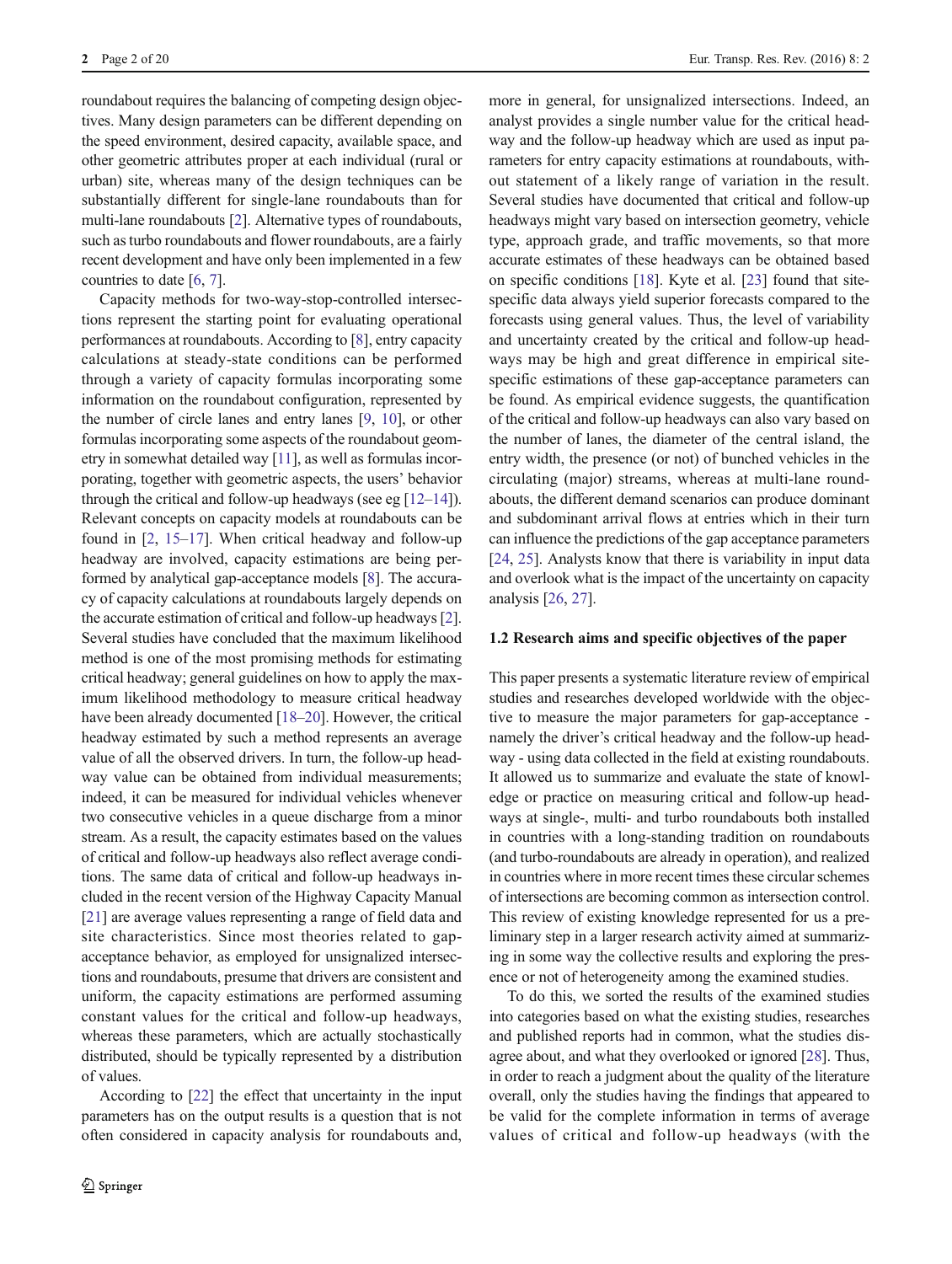corresponding values of variance) and sample size were considered. An alternative approach to the traditional (simple) literature review was then performed through a process of synthesizing the data from a group of studies selected among the separate studies which were collected systematically as above specified.

In other words, a meta-analysis of effect size for each study, namely a statistical and quantitative analysis of the individual studies, was implemented as part of the literature review to assess the consistency of the effect across studies and to compute the summary effect [[29](#page-17-0)]. This summary effect was searched for helping advance our specific interests about roundabouts and for designing further research on entry capacity estimations at roundabouts.

Beginning in the mid 1980s and taking root in the 1990s, researchers in many fields have been moving away from the narrative review, and adopting systematic reviews and metaanalysis [\[29\]](#page-17-0). These approaches are usually preferred since they offer an accurate and reliable summary on a specific issue and provide, with greater power of the individual reviewed studies, comprehensive measures, more accurate and reproducible, for the parameters of interest through statistical techniques to synthesize the data from the reviewed studies into a single quantitative estimate or summary effect size [[29](#page-17-0)]. Several applications of meta-analysis have been carried out in the field of education, social science, biomedical studies, business and even ecology; in the last case, meta-analyses are being recently used to identify the environmental impact of treatments, the reactions to global climate change, the effectiveness of conservation management interventions, the implication of fuel consumption [\[30](#page-17-0)].

This paper is designed as follows. Based on the above starting point, the systematic literature review on worldwide studies incorporating estimations of critical and follow-up headways at roundabouts will be presented in next section 2. After a brief introduction to the meta-analysis principles and the models on which the meta-analysis is based on (namely the fixed-effect model and the random-effects model), the statistical approach performed to synthesize the best available empirical data of critical and follow-up headways will be described in section 3; the same section presents the results of the meta-analysis. Conclusions will be presented in section 4.

## 2 Literature review on critical and follow-up headway estimations at roundabouts

For the estimation of critical and follow-up headways from observations at roundabouts, a long series of methods has been proposed. Based on the considerations described above, a literature review on critical and follow-up headway estimations at roundabouts is presented. Focus is made on studies which have addressed the problems of how to manage the randomness and the variability of values of critical and follow-up headways, and how to depict the distribution of these gap acceptance parameters.

Without expecting to be exhaustive, studies and researches developed worldwide have been examined, with reference to the countries (as European countries and Australia) where the roundabouts have an older tradition and schemes of turboroundabouts are already in operation. Reference is also made to non-European countries where in more recent times roundabouts are becoming more and more common as intersection control and great emphasis has been given to geometric design and the appropriate use of the many roundabout installations progressively realized.

The reader should be aware that UK and French studies were excluded from our investigation despite the important role of the experiences of these countries on improving the roundabout installations [\[11](#page-17-0), [12\]](#page-17-0). Experiences in Great Britain [\[11\]](#page-17-0) were based on a capacity formula which is not a gap acceptance-based model, but the geometric design only is taken into account at a reasonable level of detail. In turn, the French procedure for capacity calculations at roundabouts is based on the exponential regression technique [\[12](#page-17-0)]; in this case, it is necessary to determine some geometric values of the roundabout and to use a pre-fixed value of the follow-up headway to implement the formula. Bearing in mind the inclusion criteria that we established for the analysis (see next section 3), French and UK experiences on roundabouts are not introduced in this literature review on critical and follow-up headway estimations at roundabouts. It refers to the most reliable literature for further study; among the books most accredited Mauro [[8\]](#page-17-0) is cited both for the illustration of the most important procedures currently used to calculate capacity at roundabouts and for the various issues that the calculation of roundabouts requires.

#### 2.1 European studies

#### 2.1.1 German studies

The capacity of roundabouts has been studied over many years by a series of investigations in Germany where for all types of modern roundabouts, except the mini, the capacities of entries have been established as independent from the flow at the other entries [\[31](#page-17-0)]. Although both gap acceptance theory and the empirical regression method have been in the scope of these investigations, Brilon [[31\]](#page-17-0) affirmed that the currently established official procedure in the German Highway Capacity Manual [[32](#page-17-0)] is related to gap acceptance theory and uses Tanner's equation [[33\]](#page-17-0) in a form which was adjusted to the necessities of roundabout analysis [[9](#page-17-0), [34\]](#page-17-0). In order to ease capacity calculations, the computer program KREISEL, which can also apply capacity calculation procedures as they are reported from many other countries, is in frequent use [[35\]](#page-18-0).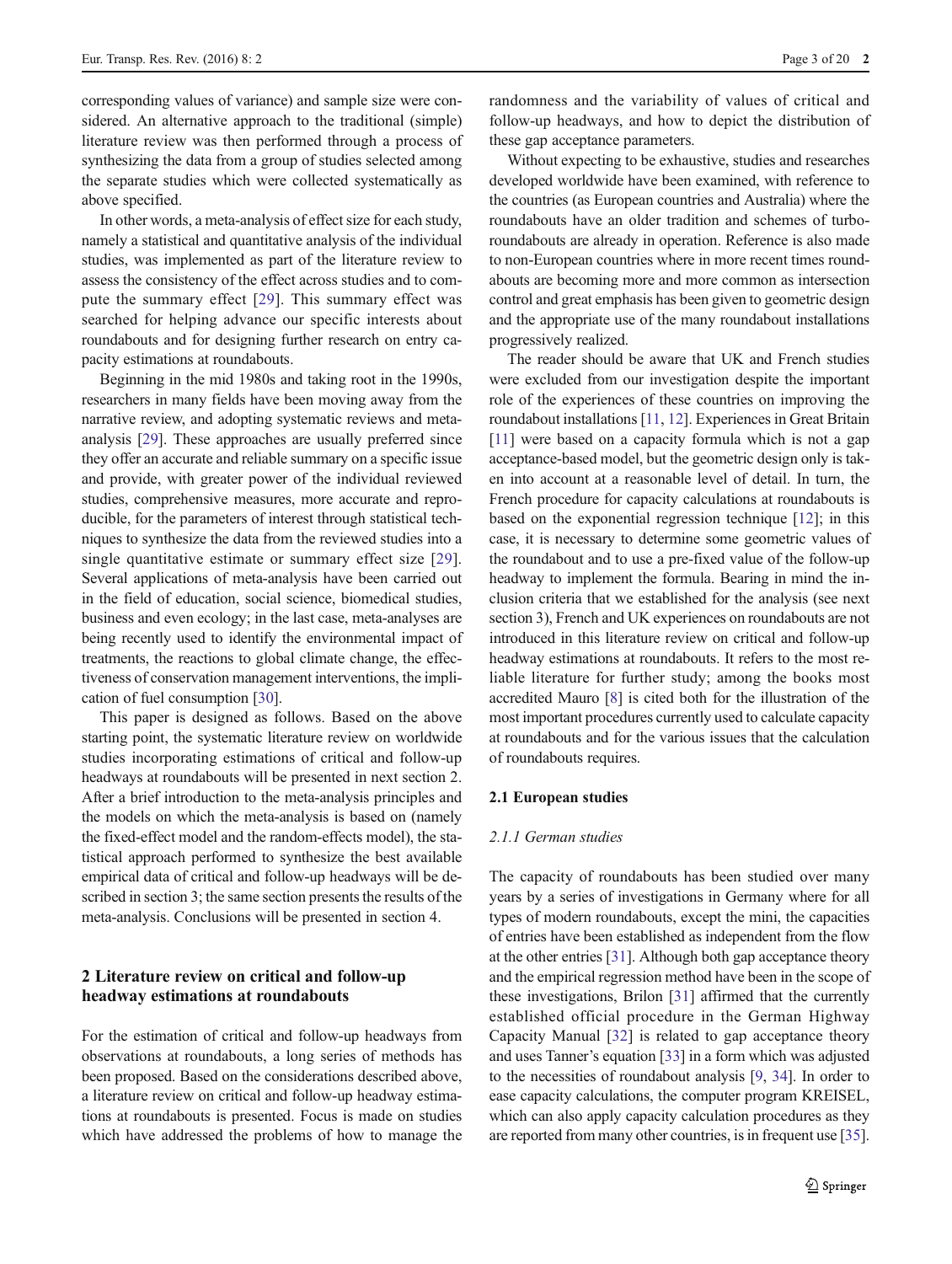According to Brilon [\[36](#page-18-0)], the values of critical, follow-up and minimum headways at single-lane roundabouts are depending on the inscribed circle diameter ranging from 26 m to 40 m, whereas for multi-lane roundabouts the values of the behavioral parameters could be derived from the capacity formulas calibrated to German traffic conditions. Table [1](#page-4-0) shows the minimum and maximum values of the mean critical headway derived from equations proposed by Brilon [\[36\]](#page-18-0), where the inscribed circle diameter was set equal to 14 m and 40 m, respectively. Within these values of the inscribed circle diameter we could recognize the mini and the compact roundabouts as classified by several international guidelines. The same table shows the minimum and maximum values of the mean follow-up headway; similarly, the minimum headway values resulted ranging from 2.04 s and 2.90 s.

Wu [\[37\]](#page-18-0) proposed the values of the critical, follow-up and minimum headways to be introduced in the formula for the entry capacity of a roundabout (see Tables [1](#page-4-0) and [2](#page-5-0)); these parameters have been found to represent driver behavior at roundabouts in Germany and used in the recent edition of German HCM [[36](#page-18-0)]. Wu [[38\]](#page-18-0) also estimated the distribution function of critical headways at unsignalized intersections based on equilibrium of probabilities; thus, he presented a solution accounting for different predefined distribution functions of critical headways. To carry out regression analysis, the form of the function was specified; thus, the log-normal distribution and the Weibull distribution were calibrated to the empirical distribution of critical headways. However, the Weibull distribution gave the best results in representing the distribution of critical headways.

Brilon et al. [[39](#page-18-0)] proposed a framework for capacity estimation at turbo-roundabouts entries. Table [3](#page-6-0) shows the values of the behavioral parameters depending on the scheme of conflict with one or two circulating streams; the same table shows the mean values of the critical headways for left and right lanes from major entries, where entering vehicles are faced by one circulating stream, and from minor entries, where entering vehicles are faced by two circulating streams.

#### 2.1.2 Swiss studies

An extensive field data collection at 15 double-lane roundabouts with high traffic volume and different geometric characteristics provided a rich database for the analysis of the behavioral parameters [[40](#page-18-0)]. Based on the observations of 2013 gap times of 16 entries, the critical and the follow-up headways were estimated. The maximum likelihood method [\[19,](#page-17-0) [41](#page-18-0)] was applied to measure driver's critical headways; the logarithmic normal distribution was used as mathematical function for the statistic distribution of these parameters. In turn, follow-up headways were determined with the arithmetic mean of the gap times, which were used for a subsequent entry in the roundabout. The minimum and maximum values of the mean critical and follow-up headways are summarized in Table [2](#page-5-0). It should be noted quite large differences among the values of the critical headways (3.22 s for the minimum value and 4.33 for the maximum value), whereas the variability in the measured values of follow-up headway is kept small (about 0.5 s).

## 2.1.3 Danish studies

In a Danish study aimed at estimating entry capacity and delay, a double-lane roundabout in Copenhagen, Denmark, was investigated; data were collected to enables the estimation of critical and follow-up headways [[42\]](#page-18-0). Mean values of critical headways were estimated by using the maximum likelihood methodology [[19](#page-17-0)] for the left- and the right-lane at entries (see Table [2\)](#page-5-0). Critical headway estimates were provided for different levels of circulating flows (low, medium and high) and for the overall circulating flow. Moreover, in the case of the overall circulating flow, the mean critical headways for the leftlane at entries resulted higher than the mean critical headways for the right-lane. Estimations of the critical headways were performed also when the headway distributions in each circulating lane were considered separately. Thus critical headways were also distinguished for the inner- and outer circulating lane; for each entry lane, the values of critical headways for the inner circulating lane resulted lower than the corresponding values for the outer circulating lane, whereas the standard deviation showed the opposite trend. However, in all cases Hagring [\[42\]](#page-18-0) observed that the values of critical headways resulted stable, from a minimum value of 3.68 s to a maximum of 4.68 s, with a spread of slightly over a second for the various lanes and circulating flow combinations. Follow-up headways were also estimated both considering different types of vehicles (cars and heavy vehicles), and considering all vehicles. Table [2](#page-5-0) shows the all vehicles-related values of follow-up headways. It should be noted that follow-up headways did not vary appreciably by entry lane, but there was a noticeable difference between cars and heavy vehicles; however, the sample size for heavy vehicles resulted small, and did not lead itself to statistical testing. Further investigation was conducted in Denmark [\[43\]](#page-18-0); based on field measurements, estimations of critical and follow-up headways were done (see Table [2](#page-5-0)).

## 2.1.4 Dutch studies

Further investigation by Fortuijn [[44](#page-18-0)] covered several types of roundabouts in The Netherlands. An extensive traffic data collection formed the basis for the calibration of gap acceptance parameters for capacity models. Critical headways were derived from the difference between the accepted and rejected gaps. A maximum likelihood approach based on the assumption that the critical headway distribution is log-normal gave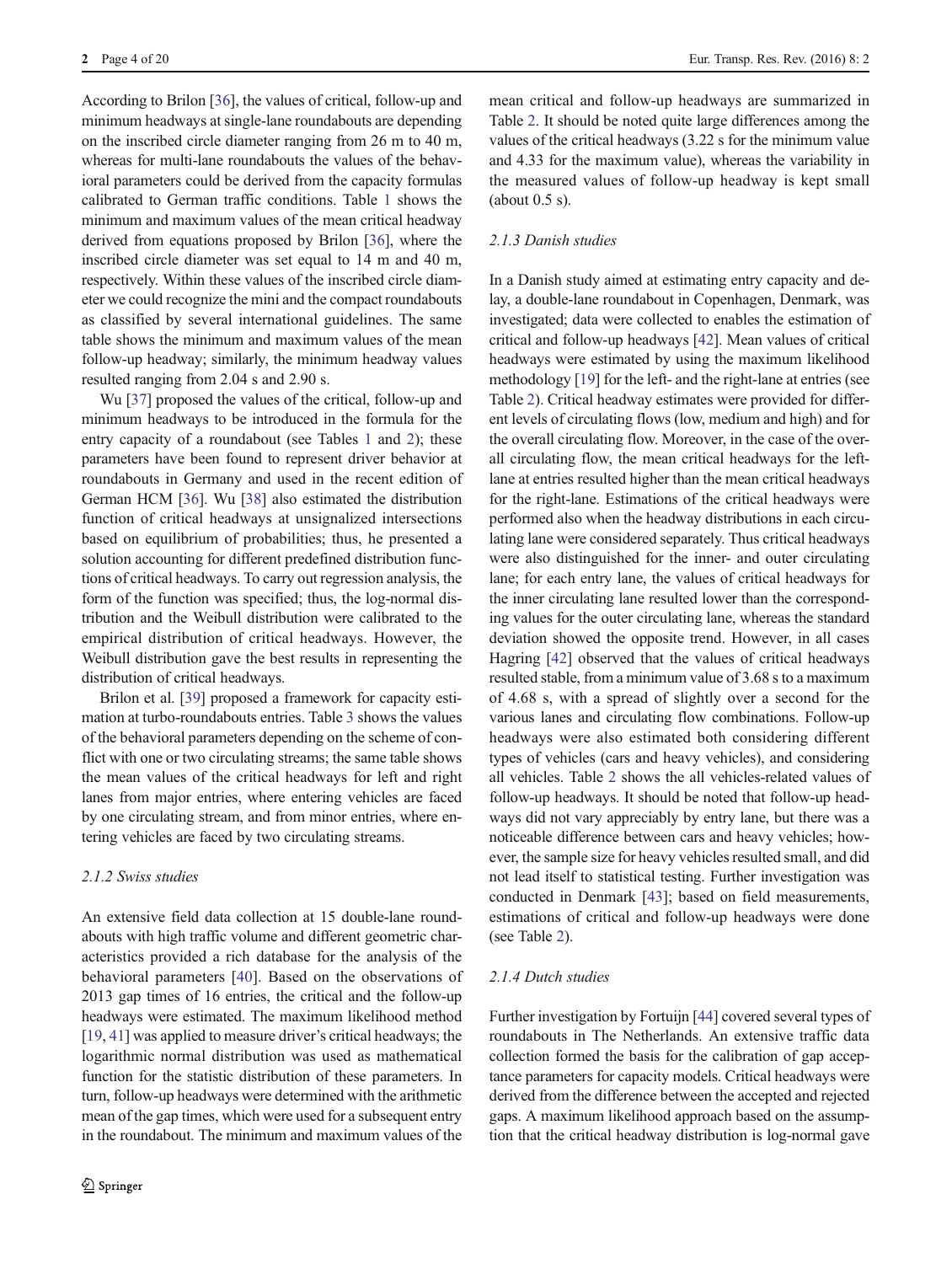#### <span id="page-4-0"></span>Table 1 Critical and follow-up headways values for single-lane roundabouts

| study name              | country         | estimation method applied        | critical headway |                          |                          |                          | follow-up headway |                          |        |                              |  |
|-------------------------|-----------------|----------------------------------|------------------|--------------------------|--------------------------|--------------------------|-------------------|--------------------------|--------|------------------------------|--|
|                         |                 |                                  |                  | mean $[s]$               |                          | st. deviation [s]        |                   | mean $[s]$               |        | st. deviation [s]            |  |
|                         |                 |                                  | min              | max                      | min                      | max                      | min               | max                      | min    | max                          |  |
| Abrams et al. [73]      | US.             | R.M.                             | 2.20             |                          |                          |                          |                   |                          |        |                              |  |
| Brilon [31, 36]         | Germany         | n.a.                             | 4.07             | 4.45                     | $\sim$                   | $\qquad \qquad -$        | 2.89              | 2.99                     | $\sim$ |                              |  |
| Dahl & Lee $[75]$       | Canada          | R.M., P.E.                       | 3.90             | 5.30                     | $\overline{\phantom{a}}$ | $\overline{\phantom{m}}$ | 2.10              | 4.20                     | $\sim$ |                              |  |
| Fortuijn [44]           | The Netherlands | n.a.                             | 3.16             | 3.28                     | 0.19                     | 0.28                     | 2.10              |                          |        | $\qquad \qquad \blacksquare$ |  |
| Gazzarri et al. [45]    | Italy           | M.L.M.                           | 3.54             | 4.10                     | 0.67                     | 0.95                     | 2.52              | 2.76                     | 0.68   | 0.90                         |  |
| Mensah S. et al. [74]   | <b>US</b>       | n.a.                             | 2.50             | 2.60                     |                          | ٠                        |                   |                          |        |                              |  |
| Nicolosi et al. [49]    | Italy           | M.L.M., E.R.M.                   | 3.19             | 3.99                     | 1.13                     | ٠                        | 3.15              | 2.11                     | 0.59   | ٠                            |  |
| Qu X et al. $[69]$      | Australia       | n.a.                             |                  |                          |                          | $\overline{\phantom{0}}$ | 2.76              | $\overline{\phantom{a}}$ | 0.62   | $\overline{a}$               |  |
| Rodegerdts et al. [61]  | <b>US</b>       | M.L.M.                           | 3.90             | 5.90                     | 0.70                     | 1.80                     | 2.60              | 4.30                     | 0.80   | 1.50                         |  |
| Vasconcelos et al. [53] | Portugal        | R.M., M.L.M., L.M., W.M., P.M.   | 3.23             | 4.50                     | ÷,                       | ۰                        |                   |                          |        |                              |  |
| Vasconcelos et al. [55] | Portugal        | R.M., M.L.M., E.R.M., L.M., W.M. | 3.37             | 4.28                     | $\overline{\phantom{a}}$ | $\overline{\phantom{a}}$ | 2.08              | 2.20                     | $\sim$ | ۰                            |  |
| Wu [37]                 | Germany         | n.a.                             | 4.12             | $\overline{\phantom{a}}$ |                          | $\overline{\phantom{a}}$ | 2.88              |                          |        | ۰                            |  |
| Xu & Tian [72]          | <b>US</b>       | M.L.M.                           | 4.50             | 5.30                     | 0.90                     | 1.10                     | 2.30              | 2.80                     | 0.30   | 1.00                         |  |
| Zheng et al. $[17]$     | US              | M.L.M.                           | 3.80             | 5.50                     | 1.00                     | 2.00                     | 2.30              | 3.80                     | 1.00   | 2.60                         |  |

Note: R.M = Raff's method [\[47](#page-18-0)]; P.E. = Probability Equilibrium method; M.L.M. = Maximum Likelihood Method; M.M. = Median Method; E.R.M. = Empirical Regression Method by Siegloch [[51](#page-18-0)]; L.M. = Logit Model; W.M. = Wu's Model; P.M. = Proposed Model by authors [\[53\]](#page-18-0); n.a. = not available

the best results. Follow-up headways were measured; the median values of this headway was selected as a better measure than the mean. The minimum and maximum values of the (mean) critical headway were estimated both for single-lane roundabouts (see Table 1), and for double-lane roundabouts (see Table [2](#page-5-0)), as well as for turbo roundabouts (see Table [3](#page-6-0)); the same tables show the values of the follow-up headway. It should be noted that for double-lane roundabouts the mean values of critical and follow-up headways were differentiated by each entry lane (i.e. for the left- and right-lane at entries, where data were available) and distinguished for the innerand outer circulating lanes. Moreover, a further distinction was made between the major road and the minor road at turbo-roundabouts to consider two antagonist traffic streams for the left entry lane of minor roads, and only an antagonist traffic stream for the left- and the right-lane of major roads and for the right entry lane of minor roads. The same tables also show the corresponding values of the standard deviation.

## 2.1.5 Italian studies

The Italian experience on measurement of critical and follow-up headways includes investigations recently conducted by Gazzarri et al. [\[45\]](#page-18-0) at single-lane and multilane roundabouts. Various well-known techniques for measuring the critical headway using field data were applied, i.e. maximum likelihood method [[19\]](#page-17-0), median method [[46](#page-18-0)] and Raff's method [[47](#page-18-0)]; however, the values of the critical headways obtained by the maximum likelihood method represented the best result and they were used in the following statistical analysis (see next section 3). Gazzarri et al. [[45\]](#page-18-0) assumed the log-normal distribution for the probabilistic distribution of critical headways and obtained the mean and the variance of the log-normal function by maximizing the likelihood function. The likelihood function was defined as the probability that the critical headway distribution lies between the observed distribution of the largest rejected headways and the accepted headways. Once obtaining the individual follow-up headway, the mean follow-up headway and the standard deviation were calculated from recorded time events at sites under examination. The range of variability of the (mean) critical and the follow-up headways, identified by the minimum and maximum values of these parameters, as well as the corresponding values of the standard deviation, are reported in Tables 1 and [2](#page-5-0).

Some further indications on the estimations of critical headways were derived from Romano [[48\]](#page-18-0) at three multilane roundabouts. For one site, the empirical distribution of critical headways showed two peaks, that characterized two classes of users and a double normal aleatory variable was chosen to fit the empirical distribution. For the other roundabouts the situation resulted more homogeneous and the gamma function was selected to interpret the empirical distributions. Nicolosi et al. [\[49\]](#page-18-0) investigated three roundabouts: one single-lane roundabouts and two multi-lane roundabouts and measured the values of critical and follow-up headways; the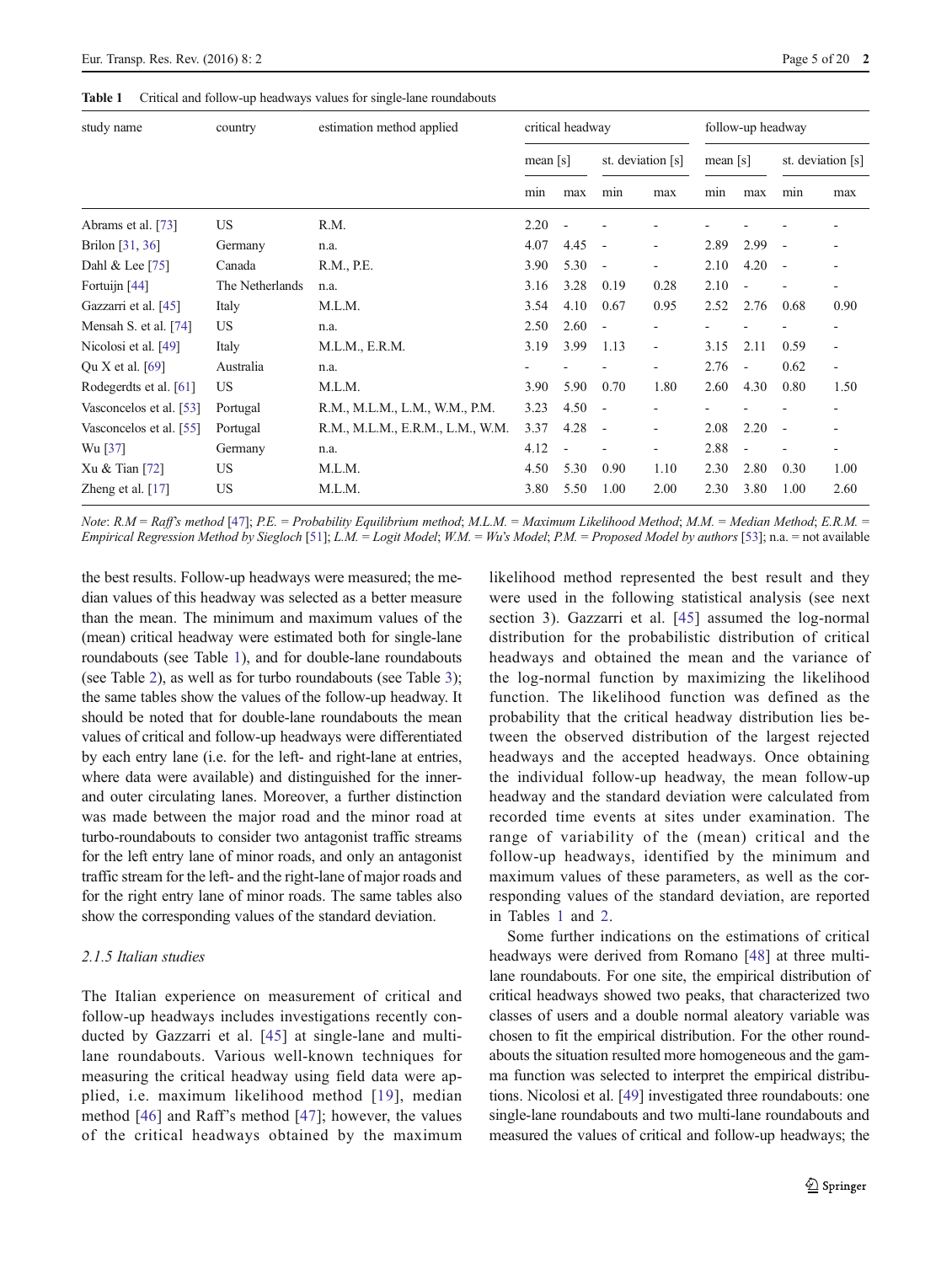| study name                 | country         | estimation method applied entry lane critical headway |       |            |                 |           |                          | follow-up headway |                 |                          |                          |
|----------------------------|-----------------|-------------------------------------------------------|-------|------------|-----------------|-----------|--------------------------|-------------------|-----------------|--------------------------|--------------------------|
|                            |                 |                                                       |       | mean $[s]$ |                 |           | st. deviation [s]        | mean $[s]$        |                 |                          | st. deviation [s]        |
|                            |                 |                                                       |       | min        | max min         |           | max                      | min               | max min         |                          | max                      |
| Dahl & Lee $[75]$          | Canada          | R.M., P.E.                                            |       |            | $3.50$ $6.10$ - |           | $\overline{\phantom{a}}$ |                   | $1.60$ 5.00 -   |                          |                          |
| De Luca et al. [52]        | Italy           | n.a.                                                  |       | 3.22       | $\sim$          | 0.80      | $\blacksquare$           |                   |                 |                          | $\overline{\phantom{a}}$ |
| Fortuijn [44]              | The Netherlands | n.a.                                                  | left  | 2.89       | 3.16            | 0.04      | 1.32                     |                   | $2.24$ $2.26$ - |                          | $\overline{\phantom{a}}$ |
| Gazzarri et al. [45]       | Italy           | M.L.M.                                                | left  | 3.59       | 4.42 0.64       |           | 1.14                     |                   | 2.16 3.10 0.49  |                          | 0.95                     |
|                            |                 |                                                       | right | 3.19       | 4.33 0.61       |           | 1.08                     |                   | 2.44 2.91       | 0.58                     | 0.76                     |
| Greibe & La Cour Lund [43] | Denmark         | K.M.                                                  | left  | 3.90       | $4.10 -$        |           |                          | $2.60 -$          |                 |                          |                          |
|                            |                 |                                                       | right | 3.90       | $4.20 -$        |           | $\overline{\phantom{a}}$ | $2.70 -$          |                 | ٠                        | $\overline{\phantom{a}}$ |
| Guo [77]                   | China           | R.M., M.L.M.,<br>R.R.M., A.M.                         |       | 2.62       | $3.20 -$        |           | ٠                        |                   |                 |                          |                          |
| Hagring et al. [42]        | Denmark         | M.L.M.                                                | left  | 4.36       | 4.68 1.10       |           | 1.82                     | $2.79 -$          |                 | 0.87                     |                          |
|                            |                 |                                                       | right | 3.68       | 4.49            | 1.20      | 1.68                     | $2.89 -$          |                 | 1.03                     | ä,                       |
| Leemann & Santel [40]      | Switzerland     | M.L.M.                                                |       | 3.22       | $4.33 -$        |           | L,                       |                   | 2.27 2.63       | $\overline{\phantom{a}}$ | $\overline{\phantom{a}}$ |
| Li et al. [71]             | US              | M.L.M.                                                | left  | 4.30       | $\sim$          | 1.00      | $\blacksquare$           | 3.10              | $\sim$          | 1.20                     |                          |
| Manage et al. (2003) [79]  | Japan           | n.a.                                                  |       |            | $3.26$ 4.90 -   |           |                          |                   |                 |                          |                          |
| Nicolosi et al. [49]       | Italy           | M.L.M., E.R.M.                                        |       | 1.87       | 2.94 0.35       |           | 1.01                     |                   | 1.87 2.50 0.42  |                          | 0.55                     |
| Qu Z et al. [76]           | China           | M.L.M., R.M                                           | left  | 4.57       | $4.85 -$        |           |                          |                   |                 |                          | $\overline{\phantom{a}}$ |
|                            |                 |                                                       | right | 4.41       | $4.58 -$        |           | $\overline{\phantom{a}}$ |                   |                 |                          | $\overline{\phantom{a}}$ |
| Rodegerdts et al. [61]     | <b>US</b>       | M.L.M.                                                | left  | 3.70       | 5.50 0.70       |           | 2.60                     | 2.90              | 5.00            | 1.00                     | 3.90                     |
|                            |                 |                                                       | right | 3.20       | 4.90            | 1.00      | 3.80                     | 2.80              | 4.40            | 0.80                     | 2.30                     |
| Romano [48]                | Italy           | n.a.                                                  |       | 2.03       |                 | 3.69 0.24 | 1.45                     |                   | L,              | $\overline{\phantom{a}}$ | $\overline{\phantom{a}}$ |
| Vasconcelos et al. [55]    | Portugal        | S.M., R.M., M.L.M.,<br>W.M., L.M.                     |       | 2.56       | $4.46 -$        |           | $\blacksquare$           |                   | 1.94 2.78 -     |                          | $\overline{\phantom{a}}$ |
| Wu [37]                    | Germany         | n.a.                                                  |       | $4.12 -$   |                 |           |                          |                   | $2.88 -$        |                          | ÷,                       |
| Xu & Tian [72]             | <b>US</b>       | M.L.M.                                                | left  | 4.40       | 5.10 0.90       |           | 1.10                     | 1.80              | 2.70            | 0.60                     | 0.90                     |
|                            |                 |                                                       | right | 4.00       | 4.80            | 0.90      | 1.10                     |                   | 2.10 2.30 0.70  |                          | 1.00                     |
| Zheng et al. $[17]$        | <b>US</b>       | M.L.M.                                                | left  | 3.30       | 4.80            | 0.60      | 1.40                     | 2.10              | 3.10            | 0.70                     | 1.40                     |
|                            |                 |                                                       | right | 3.00       | 4.40 0.60       |           | 1.50                     |                   | 2.20 3.00 0.50  |                          | 1.20                     |

<span id="page-5-0"></span>Table 2 Critical and follow-up headways values for double-lane roundabouts

Note: R.M = Raff's method [47]; P.E. = Probability Equilibrium method; M.L.M. = Maximum Likelihood Method; M.M. = Median Method; S.M. = Siegloch's Method [51]; L.M. = Logit Model; W.M. = Wu's Model [37]; K.M. = K rbes Model as referred by [43]; A.M. = Ashworth's method [78]; n.a. = not available

method proposed by Dawson [\[50\]](#page-18-0) and the regression method proposed by Siegloch [\[51](#page-18-0)] were applied. The analysis of experimental data showed that the hypothesis of Gamma distribution was always verified for the follow-up headway. De Luca et al. [\[52\]](#page-18-0) investigated four existing rural roundabouts and used real data to calibrate a simulation model. The analysis of the sample allowed to identify the Gumbel distribution as the function that best approximated the observed distribution of the data. Table 2 reports the values of the estimated critical headway and the standard deviation.

#### 2.1.6 Portuguese studies

In a Portuguese study a new critical-headway model to describe the gap-acceptance process at microscopic level for roundabouts was proposed [\[53\]](#page-18-0). Basing on a data sample collected at a one-lane urban roundabout in Coimbra, Portugal, the model was calibrated and then validated against conventional methods (i.e. such as Raff's method [\[47\]](#page-18-0), Logit methods [\[54](#page-18-0)], maximum likelihood method [[19](#page-17-0)]). The values of critical headways are shown in Table [1.](#page-4-0)

In another study Vasconcelos et al. [[55\]](#page-18-0) estimated critical headways and follow-up times basing on observations at six Portuguese roundabouts; gap-acceptance data were collected at each entry, for the left- and right-lanes independently. The Authors applied several estimation methods: Siegloch [[51](#page-18-0)], Raff [[47](#page-18-0)], Wu [\[38\]](#page-18-0), maximum likelihood [[19\]](#page-17-0) and logit method [[54\]](#page-18-0). The results revealed important specificities of the methods with significant effects on the capacity estimates. The comparison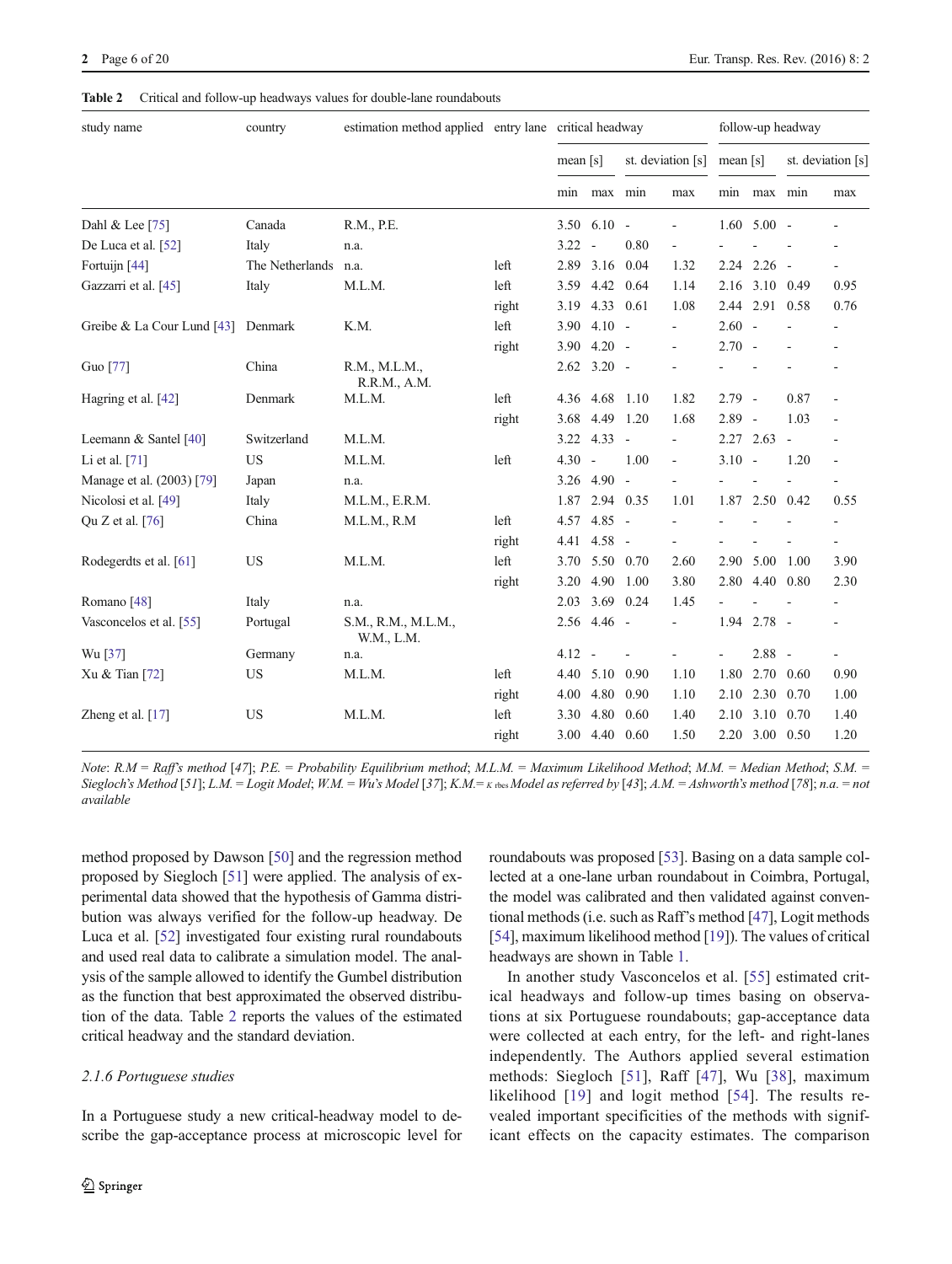<span id="page-6-0"></span>Table 3 Critical and follow-up headways values for turbo roundabouts

| study name         | country         | entry | entry lane | circulating lane | critical headway |                          |                          |                          |  |  |
|--------------------|-----------------|-------|------------|------------------|------------------|--------------------------|--------------------------|--------------------------|--|--|
|                    |                 |       |            |                  |                  | mean $[s]$               |                          | st. deviation [s]        |  |  |
|                    |                 |       |            |                  | min              | max                      | min                      | max                      |  |  |
| Brilon et al. [39] | Germany         | major | left       |                  | 4.50             | ٠                        | $\overline{\phantom{a}}$ |                          |  |  |
| Fortuijn [44]      | The Netherlands | major | left       |                  | 3.37             | 3.72                     | 0.36                     | 0.95                     |  |  |
| Brilon et al. [39] | Germany         | major | right      |                  | 4.50             | ٠                        | $\overline{\phantom{a}}$ | $\overline{\phantom{a}}$ |  |  |
| Fortuijn [44]      | The Netherlands | major | right      |                  | 3.67             | 4.17                     | 0.85                     | 1.59                     |  |  |
| Brilon et al. [39] | Germany         | minor | left       | inner            | 4.00             | $\overline{\phantom{a}}$ | ۰                        | ٠                        |  |  |
|                    |                 | minor | left       | outer            | 4.50             | ٠                        | ٠                        | ٠                        |  |  |
| Fortuijn [44]      | The Netherlands | minor | left       | inner            | 3.15             | 3.24                     | 0.27                     | 0.47                     |  |  |
|                    |                 | minor | left       | outer            | 2.79             | 3.42                     | 0.50                     | 0.80                     |  |  |
| Brilon et al. [39] | Germany         | minor | right      | outer            | 4.50             | ٠                        | $\overline{\phantom{a}}$ | ٠                        |  |  |
| Fortuijn [44]      | The Netherlands | minor | right      | outer            | 3.37             | 4.93                     | 0.51                     | 2.28                     |  |  |

of the estimates with values from several countries indicated significant differences among them and suggested the presence of relevant driving style differences; as a consequence, Vasconcelos et al. [[55](#page-18-0)] came to the conclusion that locally calibrated, country-specific, parameters should be preferred for capacity calculations.

#### 2.2 Non European studies

#### 2.2.1 Australian Research

Various researches and studies were developed in Australia focusing on geometric design, capacity and delays at roundabouts (see e.g. [[25,](#page-17-0) [56](#page-18-0)–[58](#page-18-0)]). Troutbeck [[59\]](#page-18-0) addressed the problem about suitability of the gap acceptance theory to adequately predict the capacity of a roundabout and developed an analytical equation based on gap acceptance characteristics which were measured at roundabouts operating below capacity. Critical and follow-up headways were related to roundabout geometry and capacity. Based on Troutbeck's studies for the Australian Road Research Board, some changes to the analysis and design of roundabouts were proposed [[56,](#page-18-0) [60\]](#page-18-0). Troutbeck's critical headway research [\[56](#page-18-0)–[60\]](#page-18-0) led to the development of a lane-based model that considers the conflicting lane gaps as the combination of gaps between the vehicles of the circulating streams; thus, for the right entry lane, all conflicting vehicles have an influence on the entering drivers' behavior, which will be true in some cases and generally conservative. If a vehicle in the right entry lane enters at the same time as a vehicle is circulating in the inner conflicting lane, the defined accepted gap may be quite small [[61](#page-18-0)].

Further detailed capacity expressions have been published in Australia; these are most recently available in Akçelik [[62,](#page-18-0) [63\]](#page-18-0) and have been incorporated into the software aaSIDRA

[\[25](#page-17-0), [64](#page-18-0)]. The roundabout capacity is calculated lane-by-lane. An important feature of this method is to treat the lanes at multi-lane entries as dominant and subdominant lanes to which different values of critical and follow-up headways are assigned; the lane with the largest flow rate is called dominant lane and other lanes are called subdominant lanes. The critical and follow-up headways for roundabouts were those predicted by Troutbeck [\[65](#page-18-0)]; however, the values adopted in Austroads [\[66\]](#page-18-0) were modified. In order to prevent the prediction of very low follow-up headways, the maximum value of the inscribed diameter, used in the formula for calculating the follow-up headway in the case of the dominant lane, was limited to 80 m. Furthermore, a maximum follow-up headway of 4 s (applied to dominant lanes only) and a maximum critical headway of 10 s (applied to all lanes) were used; in order to prevent the prediction of very large values of follow-up and critical headways, the inscribed diameter value was limited to 20 m [\[66](#page-18-0)]. The minimum and maximum values of the followup headway in use into the recent versions of the software aaSIDRA are 1.2 s and 4 s (applied to all lanes), respectively; in turn, the minimum and maximum values of the critical headway are 2.2 and 8 s, respectively. Currently aaSIDRA Intersection offers two roundabout capacity model options: the US HCM 2010 model (see next sub-section) and the aaSIDRA standard roundabout capacity model; there are various key parameters involved in changing between the two models [\[67](#page-18-0)]. The reader is referred to the user guide for any detailed information.

Further investigation on five multi-lane roundabouts allowed to measure critical and follow-up headways [\[68\]](#page-18-0). The critical headway resulted equal to 3.2 s (ranging from 2.13 s to 4.31 s), whereas the follow-up headway resulted equal to 2.3 s (with a minimum value of 1.44 s and a maximum value of 3.25 s).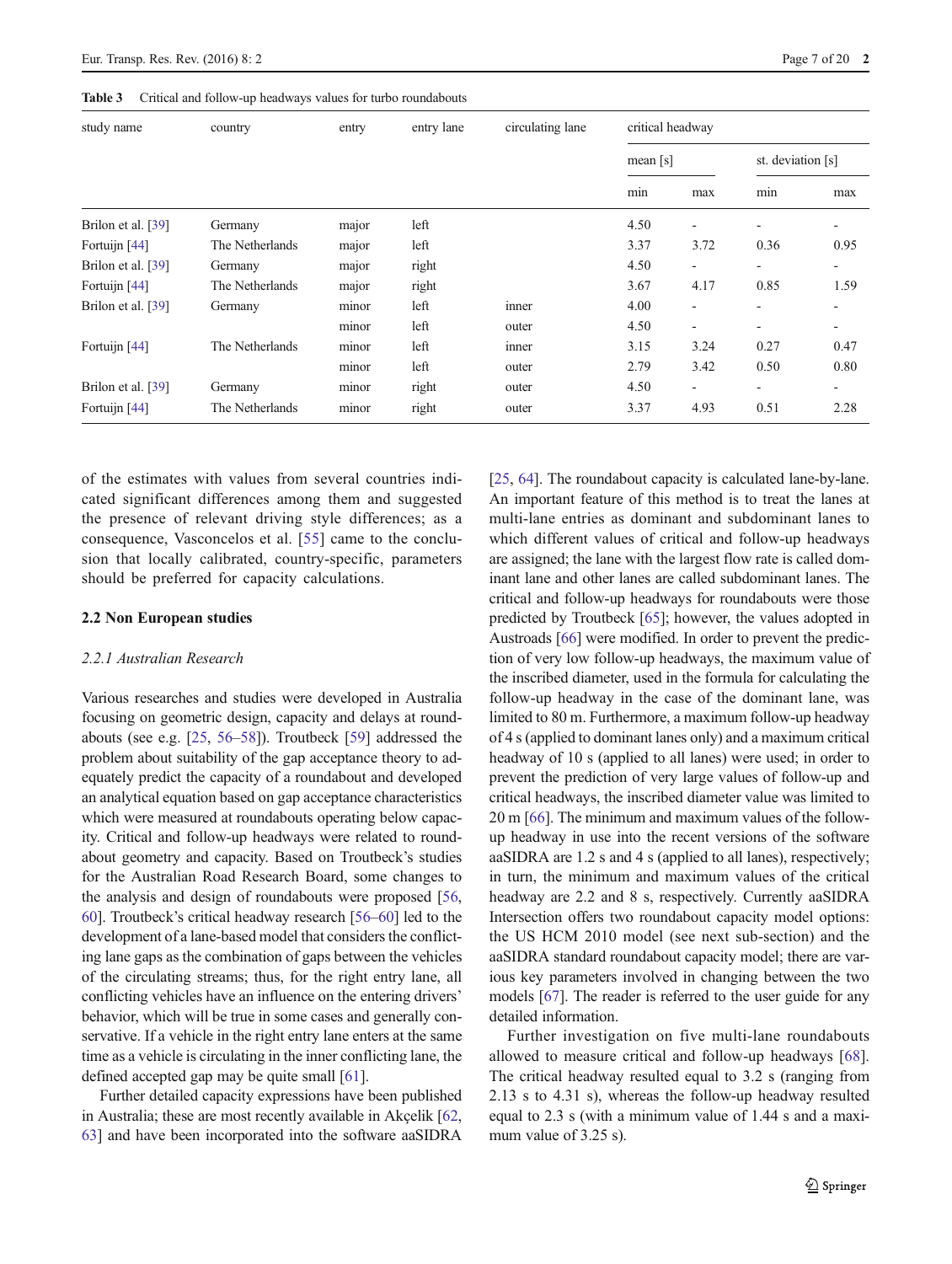Qu et al. [[69](#page-18-0)] estimated the follow-up headways at a single lane roundabout in Australia during different periods. The mean value of the follow-up headway was found equal to 2.76 s with the standard deviation equal to 0.62 s. In order to obtain the best estimate of the distribution of the follow-up headway, seven continuous distributions were used: inverse Gaussian, exponential, Normal, Lognormal, Gamma, Weibull, Erlang and Kolmongorov-Smirnov test. According to this study the inverse Gaussian distribution gave the best fit. Critical headways were also predicted (see Table [2](#page-5-0)).

## 2.2.2 US Research

The experience in design practice of modern roundabouts in the United States can be found in the successive editions of Roundabouts: informational guide [[2,](#page-17-0) [5\]](#page-17-0) which provide the most effective approach to the solution of many problems regarding planning, designing, and operational analysis for this kind of intersections. The FHWA Roundabout Guide [\[5\]](#page-17-0) presents three capacity formulas for estimating the performance of roundabouts. These were intended for use as provisional formulas until further research could be conducted with US data. The FHWA method for urban compact roundabouts is based on German research [[9,](#page-17-0) [34](#page-17-0), [41](#page-18-0)], whereas the method for single-lane is based on the UK's Kimber equations [\[11\]](#page-17-0) with default values for each of the geometric parameters. The FHWA method for double-lane roundabouts is also based on the Kimber equations [[11](#page-17-0)] with default values for each of the geometric parameters. The NCHRP Report 572 [\[61](#page-18-0)] describes some investigations undertaken at a representative sample of single-lane and multi-lane roundabouts for the estimation of the critical headways. Based on a driver's critical headway being larger than the largest rejected headway and smaller than the accepted headway, calculation of critical headways was made using the maximum likelihood method [[19\]](#page-17-0); the log-normal distribution was assumed as the probabilistic distribution of the critical headways. Critical headway estimates at single-lane sites were performed using three different ways of determining the critical headway: i) inclusion of all observations of gap acceptance, including accepted lags s; ii) inclusion of only observations that contain a rejected gap; iii) inclusion of only observations where queuing was observed during the entire minute the driver rejected a gap. The critical headway determined using method 1 resulted ranging between 3.9 s and 5.1 s, with a weighted mean of 4.5 s and the mean standard deviation of 1.0 s, whereas the critical headway determined using method 2 varied between 4.2 s and 5.9 s, with a weighted mean of 5.0 s and the mean standard deviation of 1.2 s; the critical headway determined using method 3 varied between 4.9 s and 5.6 s, with a weighted average of 5.1 s and the mean standard deviation of 1.3 s. Critical headway estimates at multi-lane sites were done using two different techniques [\[61](#page-18-0)]. The first technique assumed each entering

lane and conflicting lane separately; vehicles entering from the right entry lane use the gaps in the outer circulating lane (and yield only to conflicting vehicles in the outer lane), whereas vehicles entering from the left entry lane use the combined gaps of the inner and outer circulating lanes. The second alternative technique allowed to estimate the critical headway for the entire approach, combining the entering lanes and conflicting lanes into single entering and conflicting streams, respectively. Lots of investigations have also been made for the purpose of calibrating the existing capacity models for roundabouts [\[61\]](#page-18-0); thus the critical headway was calculated with the original techniques used to develop those models. The critical headways for the multilane-site data were determined using observations conforming to methods 2 and 3 as described above for single-lane critical headway. The critical headways determined using method 2 varied between 3.4 s and 4.9 s in the right lane and 4.2 s and 5.5 s in the left lane (with a weighted mean of 4.3 s and 4.8 s, respectively), whereas the critical headways determined using method 3 varied between 3.2 s and 4.9 s in the right lane and 3.7 s and 5.5 s in the left lane (with a weighted mean of 4.2 s and 4.6 s, respectively). It is noteworthy that some sites have less than 50 critical headway observations for individual lanes; thus, while the average critical headway of each site could change with a larger sample size, the result was indicative of the average behavior of the site during those minutes when queuing was observed.

Based on a recent analysis of lane-based US field data, HCM [[21](#page-17-0)] proposes a capacity model for single-lane and multi-lane roundabout entries which can be viewed both as an exponential regression model and a gap-acceptance model [\[67](#page-18-0)]. The HCM multi-lane capacity model was also developed for the right-lane and the left-lane of a two-lane entry; the behavioral parameters are then related to each specific entry lane [\[21](#page-17-0)]. The mean critical and the follow-up headways, as derived from the capacity formula for single-lane roundabouts, are equal to 5.19 s and 3.19 s, respectively. In turn, the mean critical and the follow-up headways for right lane, as derived from the capacity formula for double-lane roundabouts, are equal to 4.11 s and 3.19 s respectively, whereas the mean critical and the follow-up headways for left lane are equal to 4.29 s and 3.19 s, respectively [[21](#page-17-0)].

With regard to the follow-up headway estimations at single-lane roundabouts, calculation was made basing on a value of the move-up time - the time the next vehicle takes to move into entry position - less than 6 s; this value indicates a queued condition. The minimum and maximum values of the mean follow-up headways for the right and the left entry lanes with their standard deviation values are reported in Tables [1](#page-4-0) and [2](#page-5-0). The HCM 2010 roundabout capacity model [[21](#page-17-0)] is based on research on US roundabouts [[61](#page-18-0)], and is fully integrated into SIDRA intersection software [\[68](#page-18-0)].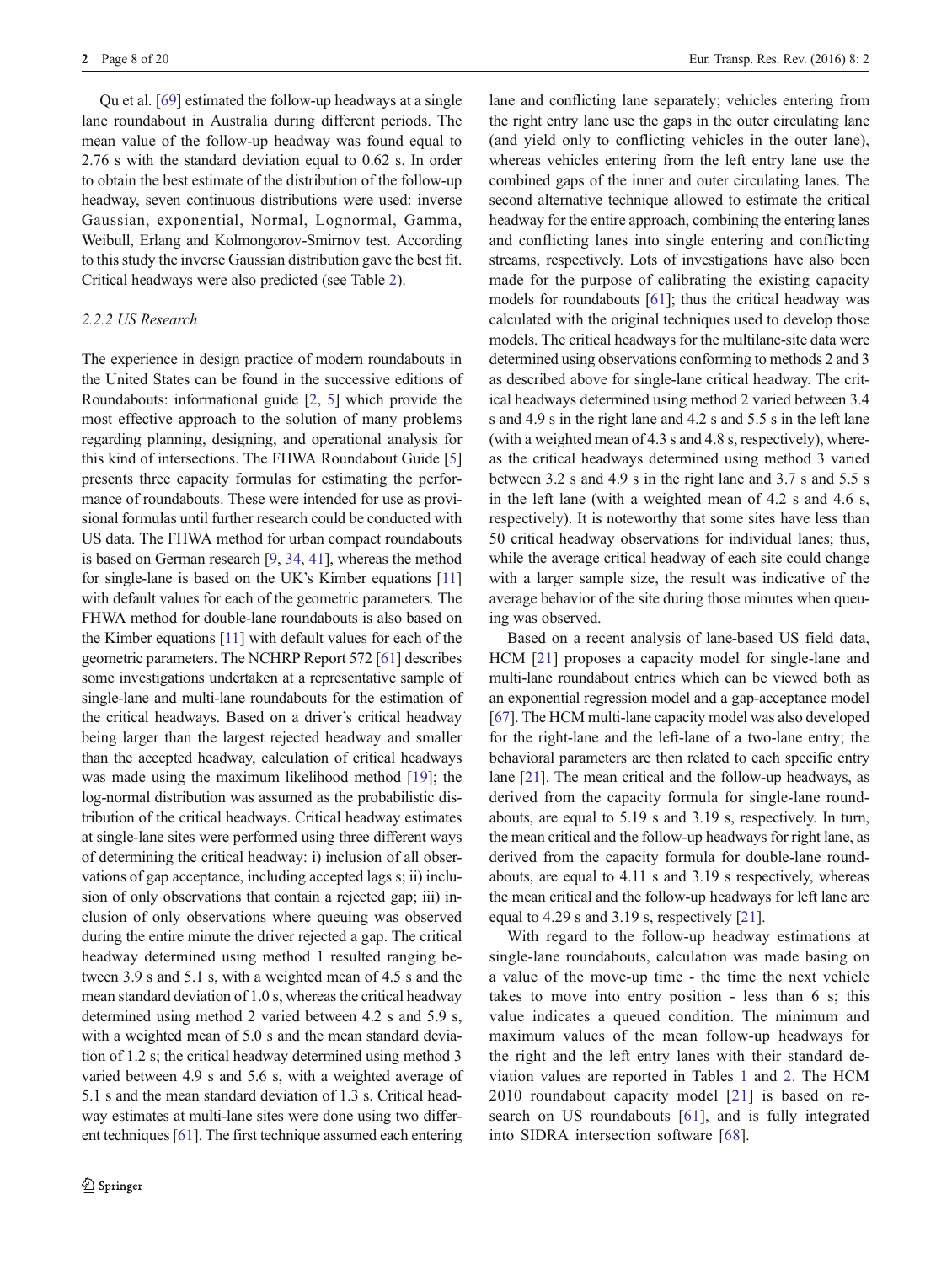<span id="page-8-0"></span>The values of critical and the follow-up headways above are different from values proposed by the HCM 2000 [[14\]](#page-17-0). Based on background provided by Troutbeck [\[70\]](#page-18-0), the HCM 2000 [[14](#page-17-0)] introduced the method only for single-lane roundabouts [\[14](#page-17-0)]; thus an upper and a lower bound of 4.1 s and 4.6 s were proposed for the critical headway, whereas an upper and lower bounds of 2.6 s and 3.1 s, respectively, were introduced for the follow-up headway.

Further investigations for the estimation of the critical and follow-up headways were conducted by Zheng et al. [\[17\]](#page-17-0). Critical and follow-up headway data were extracted for four roundabouts. The estimation of the critical headways included the mean and the standard deviation, following the current state-of-practice maximum likelihood method [[19\]](#page-17-0); estimation of the follow-up headways included the sample average and standard deviation. Other factors as the consideration of the adjacent exiting vehicles, vehicle type and queue lengths were also investigated. The assumption of log-normal distribution for the critical headway was made as suggested by Troutbeck [\[24\]](#page-17-0) and used in NCHRP Report 572 [[61\]](#page-18-0). Critical and follow-up headways were estimated considering (or not considering) exiting vehicles. For multi-lane roundabouts, engineering judgment was required to examine the different scheme of conflicts with one or two antagonist traffic streams faced by right- or left-turning vehicles from entries. The minimum and maximum values of the mean critical and follow-up headways at single- and multi-lane roundabouts with their standard deviations are reported in Tables [1](#page-4-0) and [2.](#page-5-0)

Li et al. [\[71\]](#page-18-0) also estimated the critical headway through the maximum likelihood method [\[19](#page-17-0)]; the assumption of lognormal distribution for the critical headway was made. However, they refer only the mean values of the critical and follow-up headways (with the corresponding values of deviation standard) for the most congested entry lane (i.e. the left entry lane) of the double-lane roundabout which was examined (see Table [2\)](#page-5-0).

Xu and Tian [[72](#page-18-0)] collected headway and gapacceptance characteristics, measurement of geometry and vehicle speeds at Californian roundabouts. Critical headways were obtained for single-lane and multi-lane roundabout sites; the maximum likelihood methodology was used to estimate these headways [[41](#page-18-0)]. At single-lane

Table 4 Summary results for critical headways at single-lane roundabouts

| study name              | subgroup within study | mean $[s]$ | sample size | st error $[s]$ | Z - value | p - value | Q     | $I^2$ [%] |
|-------------------------|-----------------------|------------|-------------|----------------|-----------|-----------|-------|-----------|
| Gazzarri et al. [45]    | A <sub>1</sub>        | 3.80       | 71          | 0.11           | 35.98     | 0.00      | 23.28 | 1.19      |
| Gazzarri et al. [45]    | A <sub>2</sub>        | 3.99       | 98          | 0.08           | 50.00     | 0.00      | 23.28 | 1.19      |
| Gazzarri et al. [45]    | $A_3$                 | 4.10       | 47          | 0.14           | 29.59     | 0.00      | 23.28 | 1.19      |
| Gazzarri et al. [45]    | $A_4$                 | 3.54       | 61          | 0.09           | 41.27     | 0.00      | 23.28 | 1.19      |
| Rodegerdts et al. [61]  | $B_1$                 | 4.20       | 733         | 0.04           | 113.71    | 0.00      | 23.28 | 1.19      |
| Rodegerdts et al. [61]  | B <sub>2</sub>        | 4.90       | 76          | 0.15           | 32.08     | 0.00      | 23.28 | 1.19      |
| Rodegerdts et al. [61]  | $B_3$                 | 4.30       | 1062        | 0.05           | 107.47    | 0.00      | 23.28 | 1.19      |
| Rodegerdts et al. [61]  | $B_4$                 | 4.20       | 820         | 0.02           | 272.12    | 0.00      | 23.28 | 1.19      |
| Rodegerdts et al. [61]  | $B_5$                 | 5.10       | 98          | 0.05           | 85.04     | 0.00      | 23.28 | 1.19      |
| Rodegerdts et al. [61]  | $B_6$                 | 4.20       | 557         | 0.04           | 94.21     | 0.00      | 23.28 | 1.19      |
| Rodegerdts et al. [61]  | $B_7$                 | 4.60       | 92          | 0.10           | 47.46     | 0.00      | 23.28 | 1.19      |
| Rodegerdts et al. [61]  | $B_8$                 | 4.40       | 237         | 0.03           | 140.13    | 0.00      | 23.28 | 1.19      |
| Rodegerdts et al. [61]  | B <sub>9</sub>        | 4.20       | 1314        | 0.03           | 133.63    | 0.00      | 23.28 | 1.19      |
| Rodegerdts et al. [61]  | $B_{10}$              | 4.80       | 197         | 0.10           | 50.49     | 0.00      | 23.28 | 1.19      |
| Rodegerdts et al. [61]  | $B_{11}$              | 4.90       | 481         | 0.05           | 90.11     | 0.00      | 23.28 | 1.19      |
| Rodegerdts et al. [61]  | $B_{12}$              | 4.30       | 3244        | 0.07           | 63.03     | 0.00      | 23.28 | 1.19      |
| Rodegerdts et al. [61]  | $B_{13}$              | 3.90       | 233         | 0.12           | 37.63     | 0.00      | 23.28 | 1.19      |
| Rodegerdts et al. [61]  | $B_{14}$              | 4.10       | 528         | 0.03           | 138.41    | 0.00      | 23.28 | 1.19      |
| Zheng et al. $[17]$     | $C_1$                 | 5.50       | 548         | 0.09           | 64.38     | 0.00      | 23.28 | 1.19      |
| Zheng et al. $[17]$     | C <sub>2</sub>        | 4.60       | 588         | 0.05           | 92.95     | 0.00      | 23.28 | 1.19      |
| Zheng et al. $[17]$     | $C_3$                 | 4.80       | 282         | 0.08           | 57.58     | 0.00      | 23.28 | 1.19      |
| Zheng et al. $[17]$     | $C_4$                 | 3.80       | 318         | 0.06           | 67.76     | 0.00      | 23.28 | 1.19      |
| Fortuijn [44]           | $D_1$                 | 3.16       | 101         | 0.03           | 113.42    | 0.00      | 23.28 | 1.19      |
| Fortuijn [44]           | $D_2$                 | 3.28       | 108         | 0.02           | 179.40    | 0,00      | 23.28 | 1.19      |
| summary effect (random) |                       | 4.27       |             | 0.11           | 37.46     | 0.00      | 23.28 | 1.19      |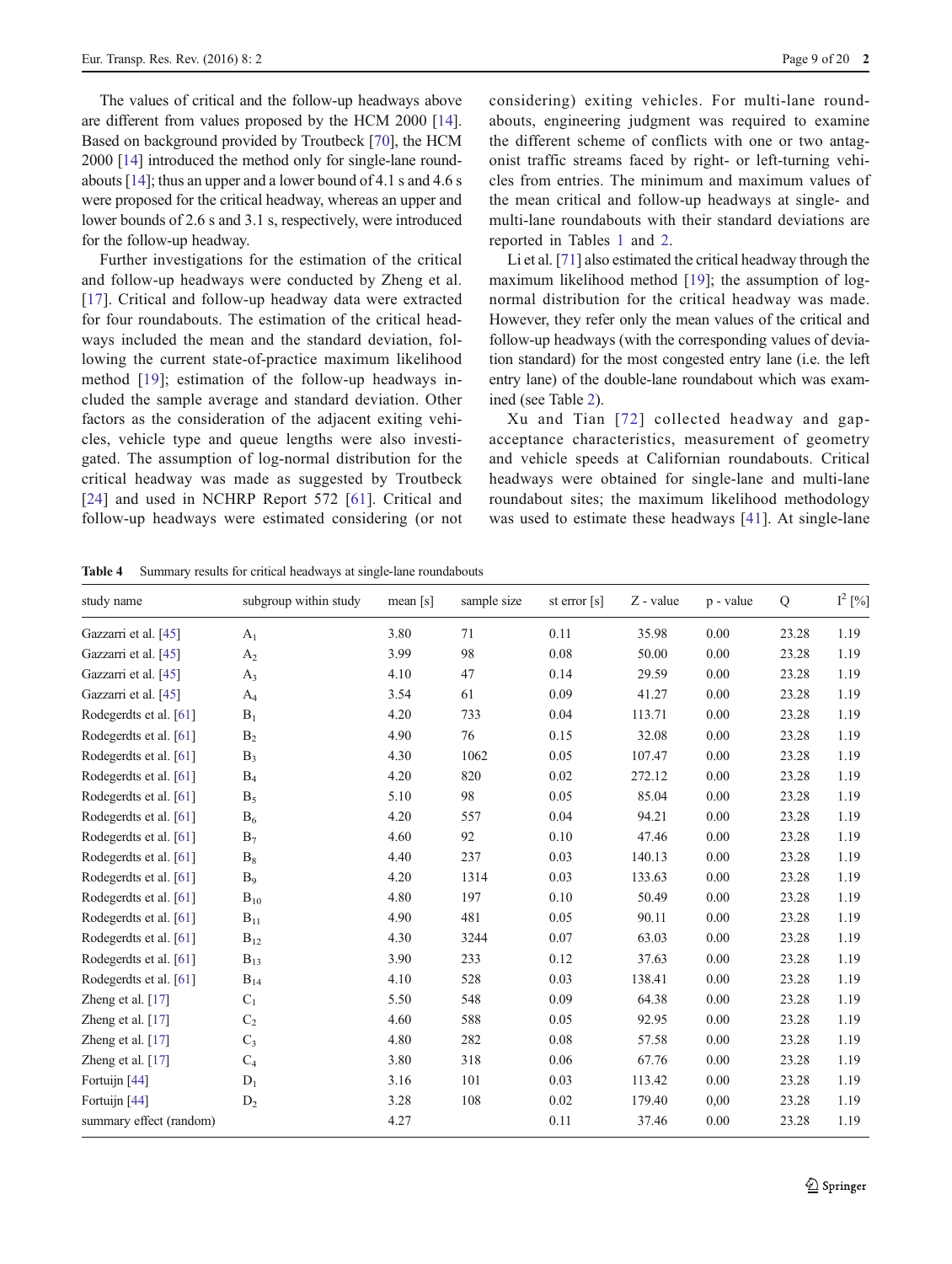<span id="page-9-0"></span>2 Page 10 of 20 Eur. Transp. Res. Rev. (2016) 8: 2

roundabouts the critical headway resulted ranging between 4.5 s and 5.3 s, with a mean value of 4.8 s, whereas at double-lane roundabouts the critical headway for the left lane varies between 4.4 s and 5.1 s with a mean value of 4.7 s, and the critical headway for the right lane varied between 4.0 s and 4.8 s, with a mean value of 4.4 s. Unlike for critical headway estimation, follow-up headways were obtained directly from recorded time events; the minimum and maximum values of the critical and follow-up headways estimated for the examined sites are shown in Tables [1](#page-4-0) and [2](#page-5-0). Further field observations were made by Abrams et al. [[73](#page-18-0)]. The Raff's method [\[47\]](#page-18-0) was used to calculate the critical headway. For the single-lane roundabout a value 2.2 s was found for the critical headway.

Mensah et al. [[74\]](#page-19-0) measured the behavioral parameters at two roundabouts in Maryland, US; they collected the accepted and rejected gaps and the follow-up headways. These headways were compared with those obtained in the same sites four year before and the critical headway values resulted reduced, probably due to experience gained by users in the meantime with this type of intersections. The mean values of critical headways were recorded equal to 2.50 s and 2.60 s for the two sites examined, against values of 3.91 s and 3.85 s obtained in 2005.

## 2.2.3 Canadian Studies

Dahl and Lee [\[75\]](#page-19-0) observed vehicle movements at 11 roundabouts in Vermont, Wisconsin, and Ontario, Canada, and estimated gap-acceptance parameters for cars and heavy vehicles separately in order to examine the effect of heavy vehicles on the entry capacity of roundabouts. Two conventional methods were used to estimate the critical headway at all roundabouts. The mean critical headway resulted ranging

Table 5 Summary results for follow-up headways at single-lane roundabouts

| study name              | subgroup within study | mean $[s]$ | sample size | st error $[s]$ | $Z$ - value | p - value | Q     | $I^2$ [%] |
|-------------------------|-----------------------|------------|-------------|----------------|-------------|-----------|-------|-----------|
| Gazzarri et al. [45]    | A <sub>1</sub>        | 2.59       | 500         | 0.04           | 64.35       | 0.00      | 33.90 | 20.40     |
| Gazzarri et al. [45]    | A <sub>2</sub>        | 2.65       | 155         | 0.06           | 47.81       | 0.00      | 33.90 | 20.40     |
| Gazzarri et al. [45]    | $A_3$                 | 2.76       | 190         | 0.05           | 55.95       | 0.00      | 33.90 | 20.40     |
| Gazzarri et al. [45]    | $A_4$                 | 2.52       | 226         | 0.05           | 47.35       | 0.00      | 33.90 | 20.40     |
| Nicolosi et al. [49]    | $B_1$                 | 3.15       | 386         | 0.03           | 104.89      | 0.00      | 33.90 | 20.40     |
| Rodegerdts et al. [61]  | $\mathrm{C}_1$        | 3.20       | 637         | 0.04           | 73.42       | 0.00      | 33.90 | 20.40     |
| Rodegerdts et al. [61]  | $C_2$                 | 3.80       | 28          | 0.11           | 35.55       | 0.00      | 33.90 | 20.40     |
| Rodegerdts et al. [61]  | $C_3$                 | 3.60       | 1225        | 0.04           | 82.32       | 0.00      | 33.90 | 20.40     |
| Rodegerdts et al. [61]  | $C_4$                 | 3.10       | 522         | 0.08           | 40.47       | 0.00      | 33.90 | 20.40     |
| Rodegerdts et al. [61]  | $C_5$                 | 3.20       | 39          | 0.03           | 127.39      | 0.00      | 33.90 | 20.40     |
| Rodegerdts et al. [61]  | $\mathrm{C}_6$        | 3.10       | 41          | 0.09           | 33.96       | 0.00      | 33.90 | 20.40     |
| Rodegerdts et al. [61]  | $C_7$                 | 3.10       | 262         | 0.05           | 65.98       | 0.00      | 33.90 | 20.40     |
| Rodegerdts et al. [61]  | $\mathrm{C}_8$        | 2.90       | 33          | 0.12           | 23.58       | 0.00      | 33.90 | 20.40     |
| Rodegerdts et al. [61]  | $C_9$                 | 2.90       | 86          | 0.06           | 52.73       | 0.00      | 33.90 | 20.40     |
| Rodegerdts et al. [61]  | $C_{10}$              | 2.60       | 126         | 0.04           | 60.46       | 0.00      | 33.90 | 20.40     |
| Rodegerdts et al. [61]  | $C_{11}$              | 3.50       | 753         | 0.25           | 14.25       | 0.00      | 33.90 | 20.40     |
| Rodegerdts et al. [61]  | $C_{12}$              | 3.30       | 334         | 0.03           | 105.00      | 0.00      | 33.90 | 20.40     |
| Rodegerdts et al. [61]  | $C_{13}$              | 3.40       | 2282        | 0.05           | 70.62       | 0.00      | 33.90 | 20.40     |
| Rodegerdts et al. [61]  | $C_{14}$              | 4.30       | 120         | 0.24           | 17.90       | 0.00      | 33.90 | 20.40     |
| Rodegerdts et al. [61]  | $C_{15}$              | 3.50       | 453         | 0.22           | 16.01       | 0.00      | 33.90 | 20.40     |
| Rodegerdts et al. [61]  | $C_{16}$              | 3.10       | 80          | 0.06           | 50.18       | 0.00      | 33.90 | 20.40     |
| Rodegerdts et al. [61]  | $C_{17}$              | 3.40       | 400         | 0.19           | 17.76       | 0.00      | 33.90 | 20.40     |
| Rodegerdts et al. [61]  | $C_{18}$              | 3.30       | 438         | 0.12           | 27.82       | 0.00      | 33.90 | 20.40     |
| Zheng et al. [17]       | $D_1$                 | 2.60       | 1223        | 0.04           | 64.95       | 0.00      | 33.90 | 20.40     |
| Zheng et al. [17]       | $D_2$                 | 3.80       | 1198        | 0.08           | 50.59       | 0.00      | 33.90 | 20.40     |
| Zheng et al. $[17]$     | $D_3$                 | 2.30       | 828         | 0.03           | 66.18       | 0.00      | 33.90 | 20.40     |
| Zheng et al. [17]       | $D_4$                 | 3.10       | 768         | $0.08\,$       | 39.05       | 0.00      | 33.90 | 20.40     |
| Qu X et al. $[69]$      | $E_1$                 | 2.76       | 171         | 0.05           | 58.21       | 0.00      | 33.90 | 20.40     |
| summary effect (random) |                       | 3.10       |             | 0.07           | 41.82       | $0.00\,$  | 33.90 | 20.40     |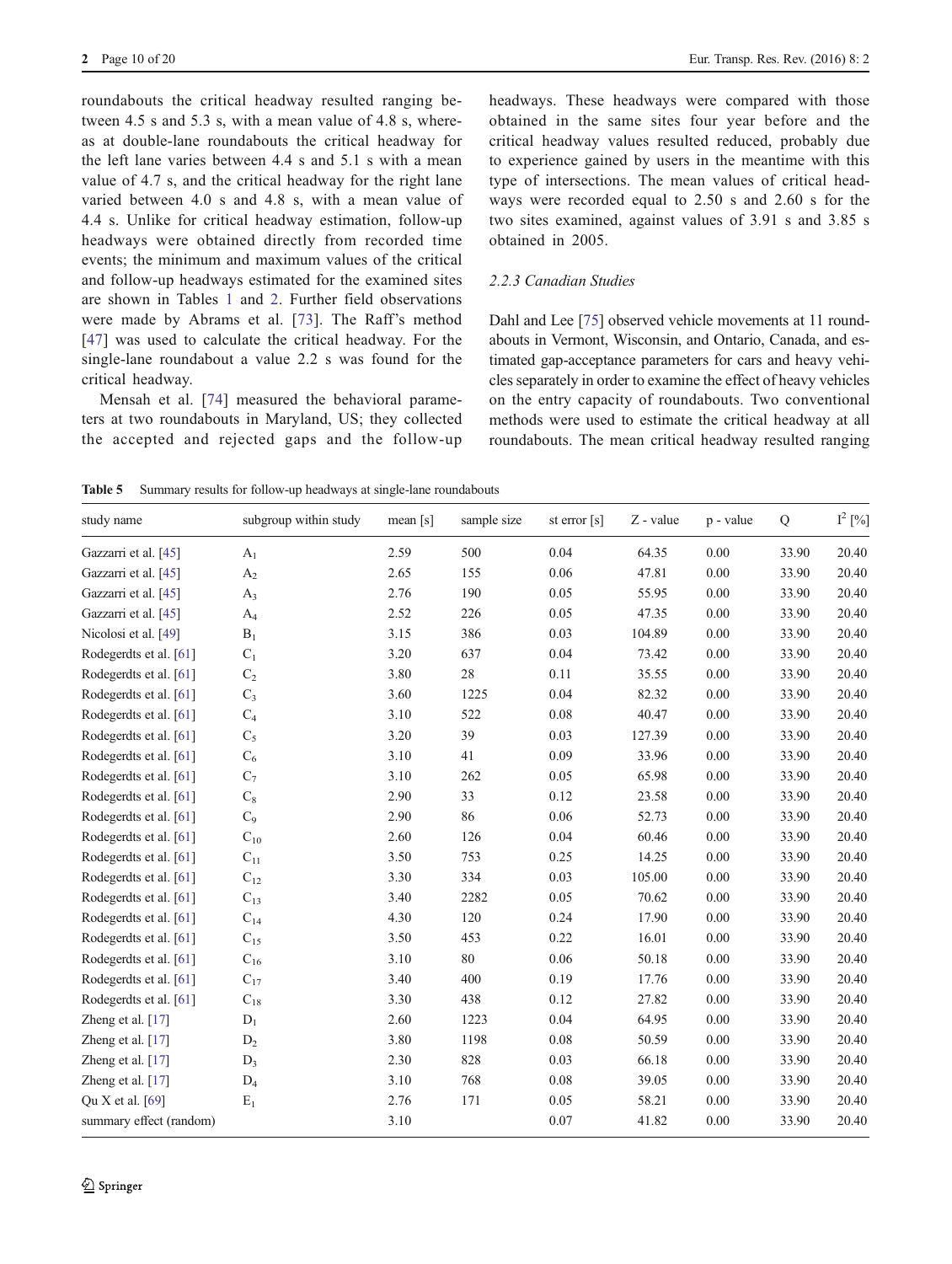<span id="page-10-0"></span>between 3.9 s and 4.8 s for cars, whereas the critical headway resulted ranging between 4.5 s and 6.1 s for heavy vehicles. However, as expected, the critical headway for heavy vehicles was longer than that for cars since heavy vehicles require longer headway to enter the roundabout because of their larger size and slower acceleration. The follow-up headways for different vehicle-following conditions were also calculated [[75\]](#page-19-0). The follow-up headway resulted longer when a heavy vehicle was a lead vehicle, a following vehicle, or both. The follow-up headway for the heavy vehicle–car case was longer than the follow-up headway for the car–heavy vehicle case, because it took a longer time for the lead heavy vehicle to enter the roundabout than for the lead car [[75\]](#page-19-0); it was also found that the follow-up headway for the heavy vehicle– heavy vehicle case was the longest because of the lead heavy vehicle's slow entry and the following heavy vehicle's low acceleration.

#### 2.2.4 Chinese studies

In a Chinese study concerning capacity prediction models, the values of critical headways were obtained for a double-lane roundabouts [[76](#page-19-0)]. The values of behavioral parameters both for the right and the left entry lane with two different methods were estimated. Thus, based on the field data, the maximum likelihood method [[19\]](#page-17-0) and the Raff's method [\[47](#page-18-0)] were applied. Assuming that critical headways followed the log-normal distribution, the mean value and the deviation standard of critical headway were obtained. The results of two methods were similar with a maximum difference of about 3.8 %.

Further investigations at an existing roundabout were carried out by Guo [\[77\]](#page-19-0) which estimated the value of mean critical headway using different conventional methods (i.e. maximum likelihood method [\[19,](#page-17-0) [41](#page-18-0)], Raff's method [[47](#page-18-0)], Ashworth's method [[78\]](#page-19-0)). The Ashworth's method gave the highest value, whereas maximum likelihood method provided the lowest value of critical headway. Despite its simplicity in calculating the critical headway the Ashworth's method [\[78](#page-19-0)] assumes the exponential distribution for the headway of circulating stream and the normal distribution for the accepted gaps; this situation is often difficult to satisfy on field because traffic streams can result influenced by upstream traffic conditions or low flow rates in undersaturated conditions.

#### 2.2.5 Japanese studies

In a Japanese study critical and follows up headway measurements were made at a multi-lane roundabout [\[79](#page-19-0)]. In order to estimate the behavioral parameters, the accepted and rejected gaps in the circulating stream were collected. Based on these data the cumulative curves of the rejected and accepted gaps were built; mean critical headways were found ranging between 3.00 s and 3.80 s depending on the entry approach, while the mean follow-up headway ranged between 3.26 s and 4.90 s.

Table 6 Summary results for critical headways at double-lane roundabouts - outer circulating lane

| study name              | subgroup within study | mean $[s]$ | sample size | st error $[s]$ | Z - value | p - value | $\overline{Q}$ | $I^2$ [%] |
|-------------------------|-----------------------|------------|-------------|----------------|-----------|-----------|----------------|-----------|
| Gazzarri et al. [45]    | $A_1$                 | 4.33       | 59          | 0.14           | 30.80     | 0.00      | 15.12          | 0.00      |
| Gazzarri et al. [45]    | $A_2$                 | 3.50       | 36          | 0.13           | 26.25     | 0.00      | 15.12          | 0.00      |
| Gazzarri et al. [45]    | $A_3$                 | 3.85       | 56          | 0.12           | 32.74     | 0.00      | 15.12          | 0.00      |
| Gazzarri et al. [45]    | $A_4$                 | 3.56       | 43          | 0.09           | 38.27     | 0.00      | 15.12          | 0.00      |
| Gazzarri et al. [45]    | $A_5$                 | 3.19       | 69          | 0.10           | 33.12     | 0.00      | 15.12          | 0.00      |
| Rodegerdts et al. [61]  | $B_1$                 | 4.90       | 307         | 0.12           | 40.88     | 0.00      | 15.12          | 0.00      |
| Rodegerdts et al. [61]  | B <sub>2</sub>        | 3.40       | 35          | 0.20           | 16.76     | 0.00      | 15.12          | 0.00      |
| Rodegerdts et al. [61]  | $B_3$                 | 4.10       | 813         | 0.06           | 73.06     | 0.00      | 15.12          | 0.00      |
| Rodegerdts et al. [61]  | $B_4$                 | 4.20       | 604         | 0.05           | 79.40     | 0.00      | 15.12          | 0.00      |
| Rodegerdts et al. [61]  | $B_5$                 | 4.00       | 115         | 0.11           | 35.75     | 0.00      | 15.12          | 0.00      |
| Rodegerdts et al. [61]  | $B_6$                 | 4.40       | 182         | 0.10           | 42.40     | 0.00      | 15.12          | 0.00      |
| Zheng et al. [17]       | $C_1$                 | 3.50       | 319         | 0.04           | 78.14     | 0.00      | 15.12          | 0.00      |
| Zheng et al. $[17]$     | C <sub>2</sub>        | 3.80       | 268         | 0.07           | 51.84     | 0.00      | 15.12          | 0.00      |
| Zheng et al. $[17]$     | $C_3$                 | 4.10       | 194         | 0.08           | 51.91     | 0.00      | 15.12          | 0.00      |
| Zheng et al. $[17]$     | $C_4$                 | 4.40       | 194         | 0.11           | 40.86     | 0.00      | 15.12          | 0.00      |
| Zheng et al. $[17]$     | $C_5$                 | 3.00       | 639         | 0.02           | 126.39    | 0.00      | 15.12          | 0.00      |
| Zheng et al. $[17]$     | $C_6$                 | 3.40       | 670         | 0.04           | 88.01     | 0.00      | 15.12          | 0.00      |
| Fortuijn [44]           | $D_1$                 | 2.89       | 11          | 0.40           | 7.26      | 0.00      | 15.12          | 0.00      |
| summary effect (random) |                       | 3.82       |             | 0.13           | 28.79     | 0.00      | 15.12          | 0.00      |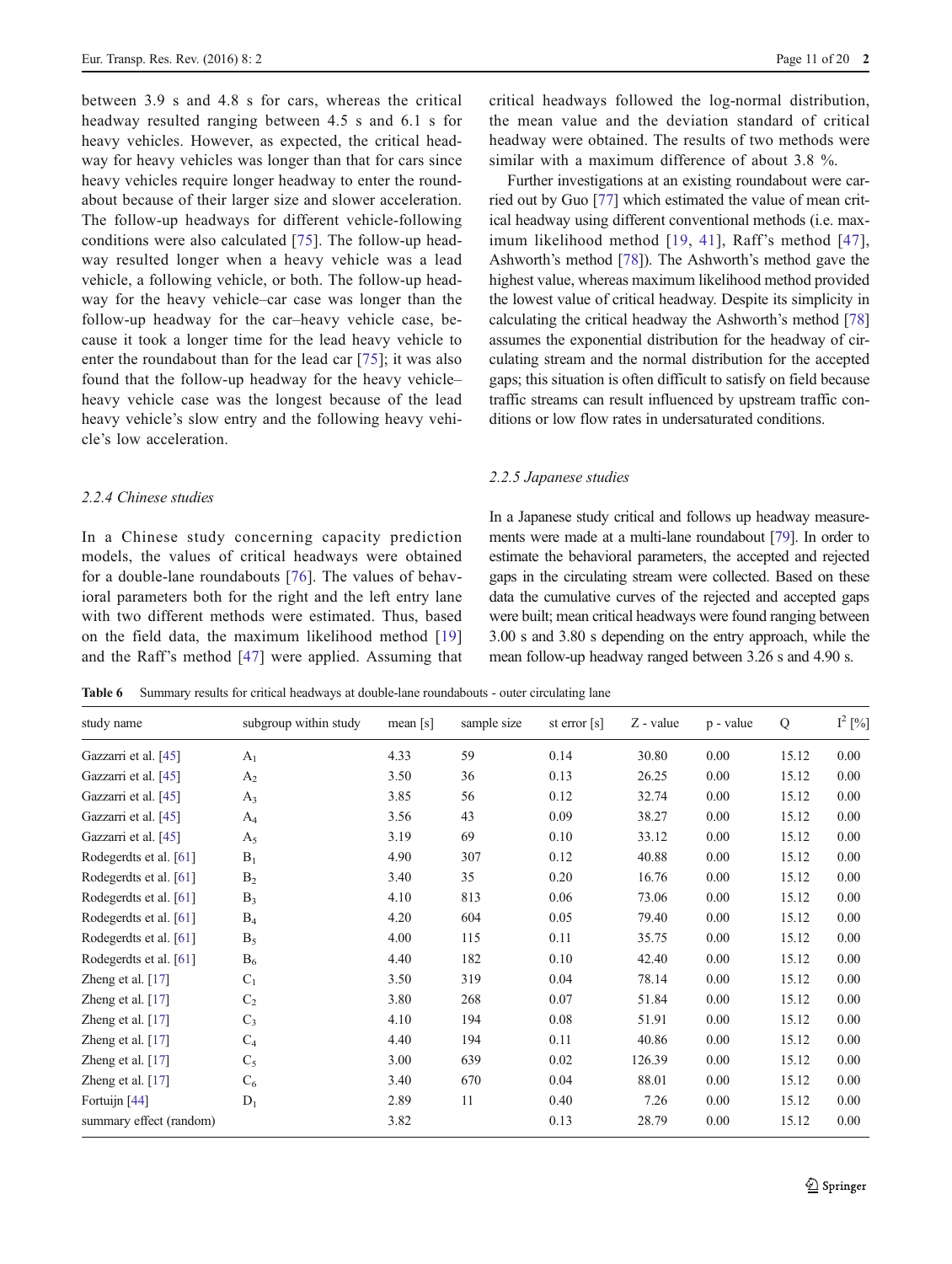# <span id="page-11-0"></span>3 Statistical treatment of the systematic review on critical and follow-up headways

The above systematic review was completed performing the statistical treatment of data of the individual studies with the objective to summarize the results and to calculate the summary effect; for this purpose a metaanalysis was implemented as part of the literature review [[29\]](#page-17-0). Unlike the narrative review, where the reviewers implicitly assign some level of importance to each study, in meta-analysis the weights assigned to each study are based on objective criteria that will be specified in advance. According to the meta-analysis principles, the studies included in the analysis were selected through a set of rules. The inclusion criteria, used for the selection of the studies, were consistent with the following objectives: i) to handle the same geometric scheme of roundabouts (i.e. single-lane roundabouts, double-lane roundabouts or turbo-roundabouts); ii) to face with comparable estimation methods of headways and/or similar detection techniques; iii) to get the entire distribution of the headways (i.e. mean, variance and sample size).

Before introducing the calculations and the modelling results, a brief overview of the models on which the metaanalysis is based on will be described.

#### 3.1 Fixed-effect model Vs random-effects model

The meta-analyses are based on one of two statistical models, the fixed-effect model or the random-effects model [[29](#page-17-0)].

Under the fixed-effect model, all studies in the analysis share the same true effect size (namely the effect size in the population); all differences in observed effects are due to sampling error. Thus the summary effect is the estimate of this common effect size. On the contrary, under the randomeffects model, the true effect is different from study to study and the summary effect is the estimate of the mean of the distribution of effect sizes. Since in this case, studies can differ in the number of observations or some characteristics of the geometric design (e.g. the width of the roundabout ring or the entry lanes, population characteristics, etc.), there may be different effect sizes to the base of each study. It is noteworthy that if it is possible to consider an infinite number of studies, the true effect sizes for these studies would be distributed about the mean. The effect sizes in the studies that were carried out, indeed, are assumed to represent a random sample of these effect sizes; hence the term random effects is used since there is an array of true effects.

Furthermore, when setting weights to the different studies in the fixed-effect model, we can largely ignore the information in the smaller studies since we have better information about the same effect size in the larger studies. This

| study name              | subgroup within study | mean $[s]$ | sample size | st error $[s]$ | $Z$ - value | p - value | Q     | $I^2$ [%] |
|-------------------------|-----------------------|------------|-------------|----------------|-------------|-----------|-------|-----------|
| Gazzarri et al. [45]    | A <sub>1</sub>        | 4.05       | 62          | 0.10           | 39.37       | 0.00      | 16.78 | 0.00      |
| Gazzarri et al. [45]    | A <sub>2</sub>        | 3.59       | 53          | 0.09           | 40.84       | 0.00      | 16.78 | 0.00      |
| Gazzarri et al. [45]    | $A_3$                 | 4.42       | 51          | 0.16           | 27.69       | 0.00      | 16.78 | 0.00      |
| Gazzarri et al. [45]    | $A_4$                 | 3.71       | 54          | 0.10           | 36.35       | 0.00      | 16.78 | 0.00      |
| Gazzarri et al. [45]    | $A_5$                 | 3.71       | 82          | 0.11           | 33.93       | 0.00      | 16.78 | 0.00      |
| Rodegerdts et al. [61]  | $B_1$                 | 5.50       | 468         | 0.12           | 45.76       | 0.00      | 16.78 | 0.00      |
| Rodegerdts et al. [61]  | B <sub>2</sub>        | 4.20       | 275         | 0.14           | 30.28       | 0.00      | 16.78 | 0.00      |
| Rodegerdts et al. [61]  | $B_3$                 | 4.30       | 17          | 0.39           | 11.08       | 0.00      | 16.78 | 0.00      |
| Rodegerdts et al. [61]  | <b>B4</b>             | 4.20       | 99          | 0.22           | 19.00       | 0.00      | 16.78 | 0.00      |
| Rodegerdts et al. [61]  | $B_5$                 | 4.40       | 237         | 0.09           | 48.38       | 0.00      | 16.78 | 0.00      |
| Rodegerdts et al. [61]  | $B_6$                 | 4.30       | 100         | 0.09           | 47.78       | 0.00      | 16.78 | 0.00      |
| Rodegerdts et al. [61]  | $B_7$                 | 5.00       | 73          | 0.16           | 30.51       | 0.00      | 16.78 | 0.00      |
| Zheng et al. $[17]$     | $C_1$                 | 4.20       | 343         | 0.06           | 64.82       | 0.00      | 16.78 | 0.00      |
| Zheng et al. $[17]$     | C <sub>2</sub>        | 4.10       | 966         | 0.03           | 127.43      | 0.00      | 16.78 | 0.00      |
| Zheng et al. $[17]$     | $C_3$                 | 4.80       | 492         | 0.06           | 76.05       | 0.00      | 16.78 | 0.00      |
| Zheng et al. $[17]$     | $C_4$                 | 3.70       | 414         | 0.03           | 107.55      | 0.00      | 16.78 | 0.00      |
| Zheng et al. $[17]$     | $C_5$                 | 3.30       | 875         | 0.02           | 162.69      | 0.00      | 16.78 | 0.00      |
| Zheng et al. $[17]$     | $C_6$                 | 4.40       | 490         | 0.05           | 88.54       | 0.00      | 16.78 | 0.00      |
| Li et al. [71]          | $D_1$                 | 4.30       | 648         | 0.04           | 109.46      | 0.00      | 16.78 | 0.00      |
| Fortuijn [44]           | $E_1$                 | 3.16       | 12          | 0.01           | 273.66      | 0.00      | 16.78 | 0.00      |
| summary effect (random) |                       | 4.16       |             | 0.13           | 31.24       | 0.00      | 16.78 | 0.00      |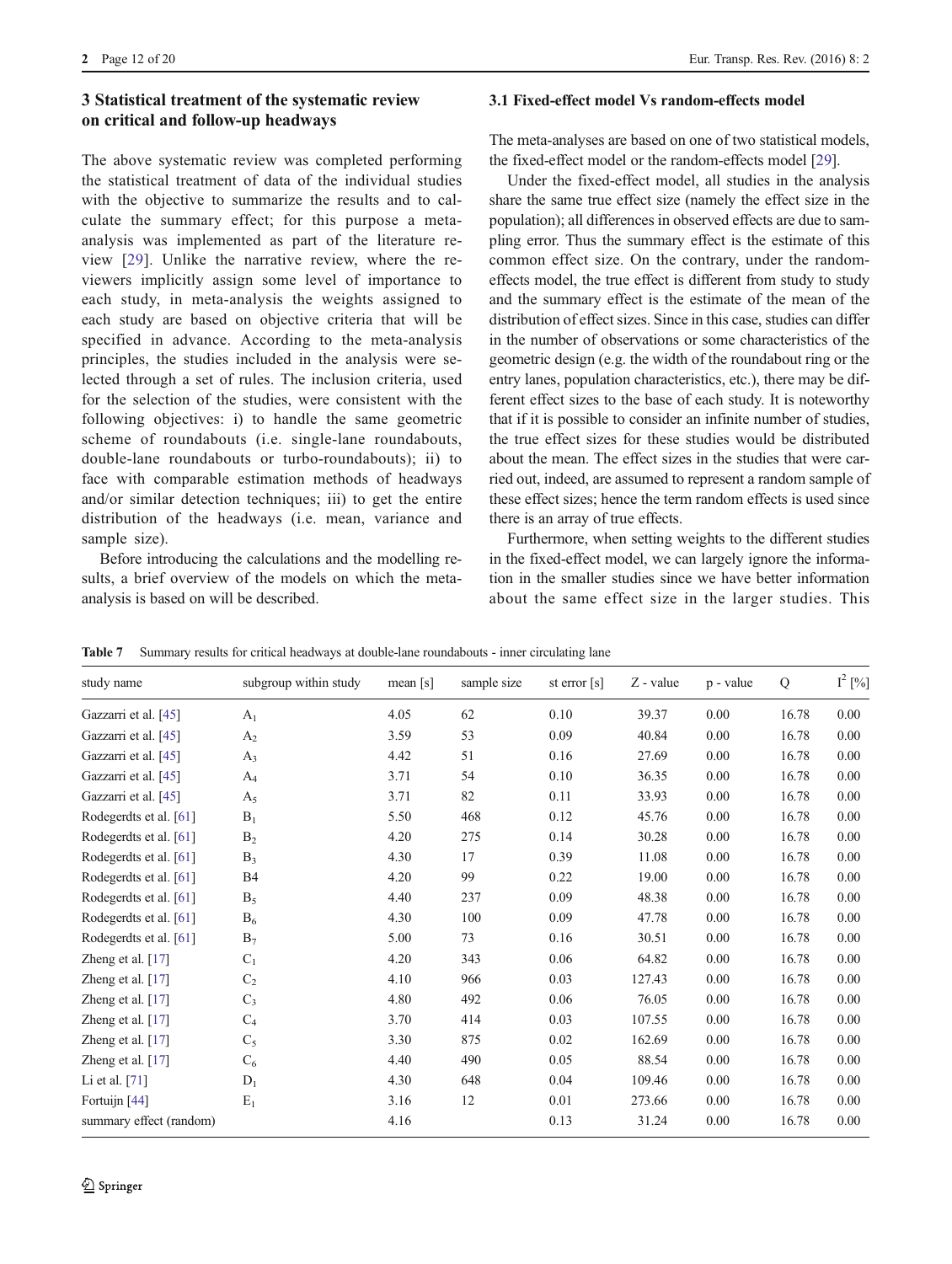<span id="page-12-0"></span>consideration does not apply to random model because in this case, the objective is to estimate the average effect for the studies considered; since each study provides information about a different effect size, the overall estimate cannot be influenced by a particular study. According to this logic, in a random model, it is not possible to give more weight to a study rather than another. So, in the fixed-effect model the only source of uncertainty is within the studies, whereas under the random-effects model there is the same source of uncertainty plus an additional source (i.e. between-studies variance) [\[29\]](#page-17-0). It follows that the variance, standard error, and confidence interval for the summary effect will always be larger in the randomeffects model than in the fixed-effect model. In general, the fixed-effect model is properly used when two conditions are met: i) all studies included in the analysis are functionally identical; ii) the scope is to compute the common effect size for the identified population, and not to generalize to other populations.

By contrast, under the random-effects model we allow that the true effect could vary from study to study [[29\]](#page-17-0). Considering that the critical and follow-up headways are country/region-related, and then they can depend on traffic regulation, traffic behaviour, age and mentality of drivers population, types of vehicles, tradition of using roundabouts, etc., the effect size might be higher (or lower) in studies where the participants are older, or more educated, or healthier than in others, or when a variant of an installation (in our investigation the roundabout) is used more intensively, and so on. Because studies can differ in the mixes of participants and in the

implementations of interventions, among other reasons, there may be different effect sizes underlying different studies.

Because in the case under examination data were collected from a series of studies conducted by several researchers operating independently, the choice to use the random-effects model was more justified than the fixed-effect model, as further specified in the next two sections.

## 3.2 The Random-effects model

The random-effect model, discussed above, starts with the assumption that the true effect size is not the same in all studies [\[29\]](#page-17-0). Indeed the effect size might differ from study to study as a consequence of the different sample size, geometric features of the roundabout, the context of insertion, the driver population characteristics, and so on. In order to estimate the mean of the distribution (the summary mean or the summary effect), we need to take account of two sources of variance: the original variance within-study and the variance between-studies.

For the purpose to obtain the most precise estimate of the overall mean, we compute a weighted mean, where the weight assigned to each study is the inverse of that study's variance [\[29](#page-17-0)]:

$$
W_i^* = \frac{1}{V_{Yi}^*}
$$
\n<sup>(1)</sup>

where  $V_{Y_i}^* = V_{Y_i} + T^2$ , in which  $V_{Y_i}$  is the variance withinstudy for study i and  $T^2$  is the variance between-studies. The

study name subgroup within study mean [s] sample size st error [s] Z - value p - value Q I<sup>2</sup> [%] Gazzarri et al. [\[45](#page-18-0)] A<sub>1</sub> 2.70 2.70 2.05 54.45 0.00 17.77 9.98 Gazzarri et al. [\[45](#page-18-0)]  $A_2$  2.44 29 0.11 22.65 0.00 17.77 9.98 Gazzarri et al. [\[45](#page-18-0)] A<sub>3</sub> 2.91 143 0.06 45.79 0.00 17.77 9.98 Gazzarri et al. [\[45](#page-18-0)] A<sub>4</sub> 2.58 87 0.07 39.45 0.00 17.77 9.98 Gazzarri et al. [\[45](#page-18-0)] A<sub>5</sub> 2.59 92 0.07 36.00 0.00 17.77 9.98 Rodegerdts et al. [\[61\]](#page-18-0)  $B_1$  3.10 648 0.06 52.61 0.00 17.77 9.98 Rodegerdts et al. [\[61\]](#page-18-0) B<sub>2</sub> 4.40 2 1.63 2.71 0.00 17.77 9.98 Rodegerdts et al. [\[61\]](#page-18-0) B<sub>3</sub> 3.10 104 0.11 28.74 0.00 17.77 9.98 Rodegerdts et al. [\[61\]](#page-18-0) B4 2.80 478 0.04 76.52 0.00 17.77 9.98 Rodegerdts et al. [\[61\]](#page-18-0)  $B_5$  3.10 1340 0.03 94.57 0.00 17.77 9.98 Rodegerdts et al. [\[61\]](#page-18-0)  $B_6$  3.00 1773 0.03 114.84 0.00 17.77 9.98 Zheng et al.  $[17]$  $[17]$  C<sub>1</sub> 3.00 425 0.06 51.54 0.00 17.77 9.98 Zheng et al. [\[17](#page-17-0)] C<sub>2</sub> 2.80 2206 0.02 119.56 0.00 17.77 9.98 Zheng et al. [\[17](#page-17-0)] C<sub>3</sub> 2.20 22 0.11 20.64 0.00 17.77 9.98 Zheng et al. [\[17](#page-17-0)] C<sub>4</sub> 2.60 128 0.11 24.51 0.00 17.77 9.98 Zheng et al. [\[17](#page-17-0)] C<sub>5</sub> 2.20 600 0.03 67.36 0.00 17.77 9.98 Zheng et al. [\[17](#page-17-0)] C<sub>6</sub> 2.02 17 0.12 18.14 0.00 17.77 9.98 summary effect (random) 2.72 0.08 35.74 0.00 17.77 9.98

Table 8 Summary results for follow – up headways at double-lane roundabouts - right entry lane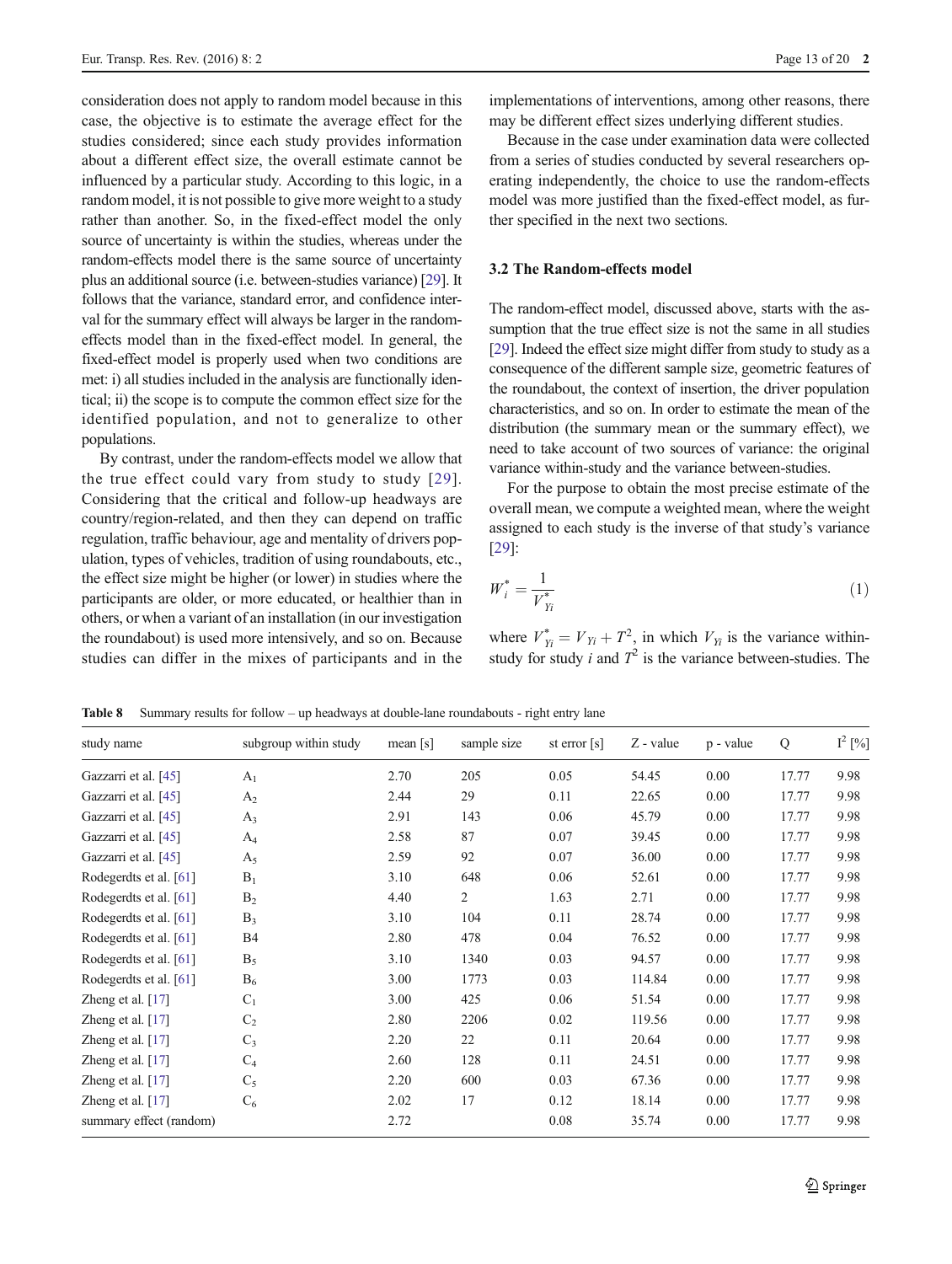| study name              | subgroup within study | mean $[s]$ | sample size | st error $[s]$ | Z - value | p - value | Q     | ${\rm I}^2$ [%] |
|-------------------------|-----------------------|------------|-------------|----------------|-----------|-----------|-------|-----------------|
| Gazzarri et al. [45]    | A <sub>1</sub>        | 3.10       | 145         | 0.08           | 39.29     | 0.00      | 22.32 | 19.36           |
| Gazzarri et al. [45]    | A <sub>2</sub>        | 2.16       | 57          | 0.06           | 33.28     | 0.00      | 22.32 | 19.36           |
| Gazzarri et al. [45]    | $A_3$                 | 2.77       | 59          | 0.09           | 29.55     | 0.00      | 22.32 | 19.36           |
| Gazzarri et al. [45]    | $A_4$                 | 2.66       | 82          | 0.07           | 39.49     | 0.00      | 22.32 | 19.36           |
| Gazzarri et al. [45]    | A <sub>5</sub>        | 2.56       | 124         | 0.06           | 43.19     | 0.00      | 22.32 | 19.36           |
| Rodegerdts et al. [61]  | $B_1$                 | 3.10       | 1792        | 0.03           | 119.30    | 0.00      | 22.32 | 19.36           |
| Rodegerdts et al. [61]  | B <sub>2</sub>        | 3.30       | 315         | 0.07           | 48.81     | 0.00      | 22.32 | 19.36           |
| Rodegerdts et al. [61]  | $B_3$                 | 4.70       | 6           | 0.98           | 4.80      | 0.00      | 22.32 | 19.36           |
| Rodegerdts et al. [61]  | $B_4$                 | 3.20       | 73          | 0.13           | 24.86     | 0.00      | 22.32 | 19.36           |
| Rodegerdts et al. [61]  | $B_5$                 | 3.40       | 85          | 0.13           | 26.12     | 0.00      | 22.32 | 19.36           |
| Rodegerdts et al. [61]  | $B_6$                 | 3.30       | 180         | 0.08           | 40.25     | 0.00      | 22.32 | 19.36           |
| Rodegerdts et al. [61]  | $B_7$                 | 3.50       | 28          | 0.28           | 12.35     | 0.00      | 22.32 | 19.36           |
| Zheng et al. $[17]$     | $C_1$                 | 3.10       | 698         | 0.05           | 63.00     | 0.00      | 22.32 | 19.36           |
| Zheng et al. $[17]$     | $C_2$                 | 2.80       | 1768        | 0.03           | 98.11     | 0.00      | 22.32 | 19.36           |
| Zheng et al. $[17]$     | $C_3$                 | 2.50       | 142         | 0.12           | 21.28     | 0.00      | 22.32 | 19.36           |
| Zheng et al. $[17]$     | $C_4$                 | 2.50       | 233         | 0.07           | 38.16     | 0.00      | 22.32 | 19.36           |
| Zheng et al. $[17]$     | $C_5$                 | 2.20       | 475         | 0.03           | 68.50     | 0.00      | 22.32 | 19.36           |
| Zheng et al. $[17]$     | $C_6$                 | 2.10       | 100         | 0.08           | 26.25     | 0.00      | 22.32 | 19.36           |
| Li et al. $[71]$        | $D_1$                 | 3.10       | 638         | 0.05           | 65.25     | 0.00      | 22.32 | 19.36           |
| summary effect (random) |                       | 2.85       |             | 0.10           | 29.58     | 0.00      | 22.32 | 19.36           |

<span id="page-13-0"></span>Table 9 Summary results for follow – up headways at double-lane roundabouts - left entry lane

Table 10 Summary results for critical headways at turbo roundabout

| study name             |                         | subgroup within study mean [s] |      | sample size st error [s] $z - value$ p - value Q |      |        |      |       | $I^2$ [%] |
|------------------------|-------------------------|--------------------------------|------|--------------------------------------------------|------|--------|------|-------|-----------|
| major entry            |                         |                                |      |                                                  |      |        |      |       |           |
| left entry lane        | Fortuijn [44]           | A <sub>1</sub>                 | 3.37 | 253                                              | 0.05 | 61.61  | 0.00 | 4.84  | 37.98     |
|                        | Fortuijn [44]           | A <sub>2</sub>                 | 3.62 | 648                                              | 0.04 | 97.00  | 0.00 | 4.84  | 37.98     |
|                        | Fortuijn [44]           | $A_3$                          | 3.66 | 145                                              | 0.03 | 122.42 | 0.00 | 4.84  | 37.98     |
|                        | Fortuijn [44]           | $A_4$                          | 3.72 | 269                                              | 0.03 | 135.58 | 0.00 | 4.84  | 37.98     |
|                        | summary effect (random) |                                | 3.60 |                                                  | 0.06 | 61.22  | 0.00 | 4.84  | 37.98     |
| right entry lane       | Fortuijn [44]           | A <sub>1</sub>                 | 3.67 | 421                                              | 0.04 | 88.59  | 0.00 | 1.00  | 0.00      |
|                        | Fortuijn [44]           | A <sub>2</sub>                 | 4.17 | 273                                              | 0.10 | 43.33  | 0.00 | 1.00  | 0.00      |
|                        | summary effect (random) |                                | 3.91 |                                                  | 0.25 | 15.66  | 0.00 | 1.00  | 0.00      |
| minor entry            |                         |                                |      |                                                  |      |        |      |       |           |
| left entry lane        |                         |                                |      |                                                  |      |        |      |       |           |
| outer circulating lane | Fortuijn [44]           | A <sub>1</sub>                 | 2.79 | 83                                               | 0.05 | 50.84  | 0.00 | 2.91  | 31.22     |
|                        | Fortuijn [44]           | A <sub>2</sub>                 | 3.07 | 154                                              | 0.06 | 54.43  | 0.00 | 2.91  | 31.22     |
|                        | Fortuijn [44]           | $A_3$                          | 3.42 | 35                                               | 0.14 | 25.29  | 0.00 | 2.91  | 31.22     |
|                        | summary effect (random) |                                | 3.07 |                                                  | 0.15 | 20.85  | 0.00 | 2.91  | 31.22     |
| inner circulating lane | Fortuijn [44]           | A <sub>1</sub>                 | 3.15 | 255                                              | 0.03 | 107.02 | 0.00 | 1.87  | 0.00      |
|                        | Fortuijn [44]           | A <sub>2</sub>                 | 3.23 | 54                                               | 0.04 | 87.91  | 0.00 | 1.87  | 0.00      |
|                        | Fortuijn [44]           | $A_3$                          | 3.24 | 206                                              | 0.03 | 98.94  | 0.00 | 1.87  | 0.00      |
|                        | summary effect (random) |                                | 3.20 |                                                  | 0.03 | 106.36 | 0.00 | 1.87  | 0.00      |
| right entry lane       | Fortuijn [44]           | A <sub>1</sub>                 | 3.37 | 69                                               | 0.06 | 54.89  | 0.00 | 10.66 | 81.23     |
|                        | Fortuijn [44]           | A <sub>2</sub>                 | 3.48 | 434                                              | 0.04 | 99.31  | 0.00 | 10.66 | 81.23     |
|                        | Fortuijn [44]           | $A_3$                          | 4.93 | 118                                              | 0.21 | 23.49  | 0.00 | 10.66 | 81.23     |
|                        | summary effect (random) |                                | 3.83 |                                                  | 0.20 | 18.70  | 0.00 | 10.66 | 81.23     |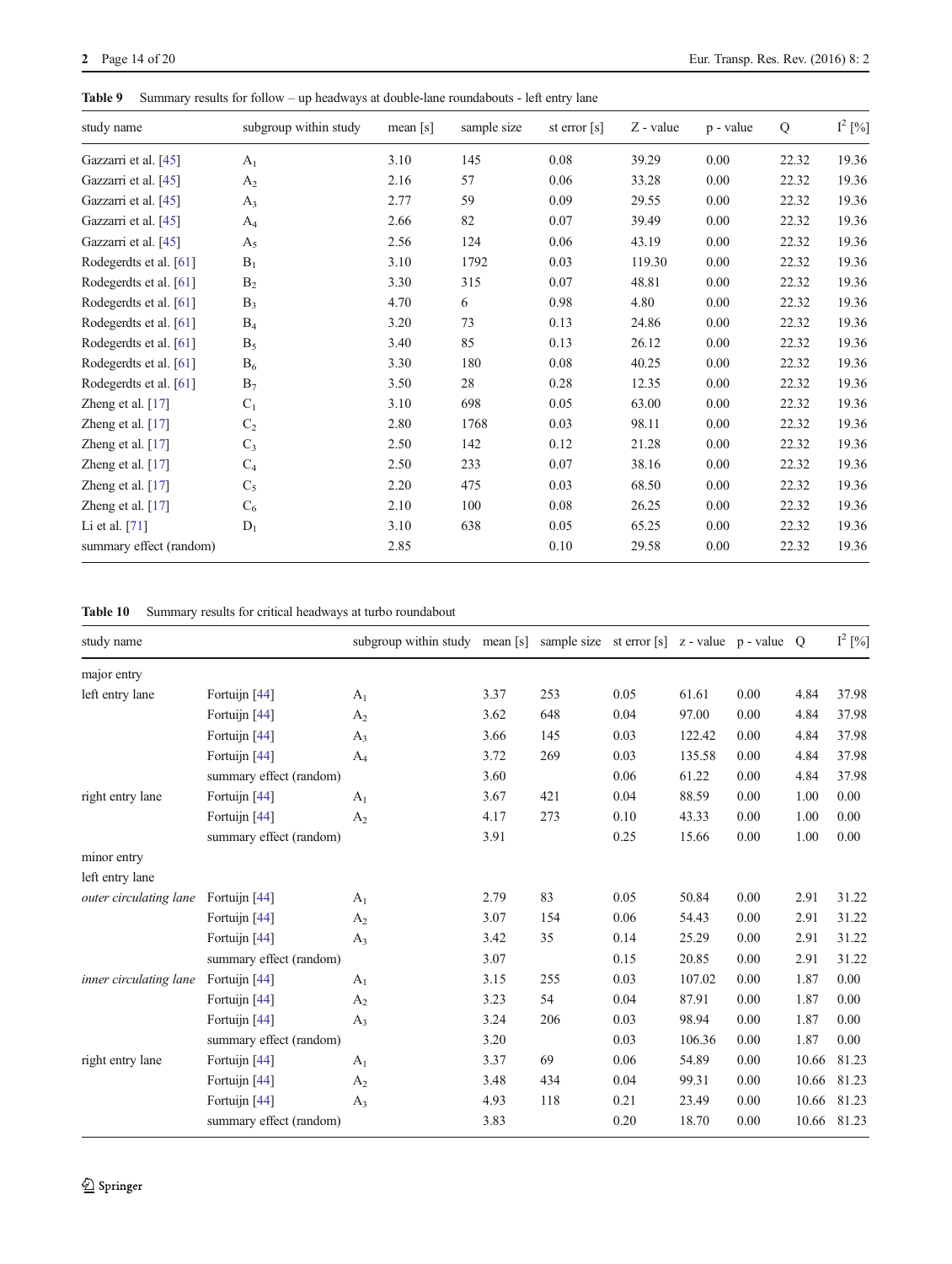<span id="page-14-0"></span>Table 11 Comparison between summary effect (random) and mean values for critical headways

| study name              | roundabout  | entry | entry lane | circulating lane | mean values [s] |
|-------------------------|-------------|-------|------------|------------------|-----------------|
| Gazzarri et al. [45]    | single-lane |       |            |                  | 3.86            |
| Rodegerdts et al. [61]  | single-lane |       |            |                  | 4.30            |
| Zheng et al. $[17]$     | single-lane |       |            |                  | 4.77            |
| Fortuijn [44]           | single-lane |       |            |                  | 3.22            |
| summary effect (random) |             |       |            |                  | 4.27            |
| Gazzarri et al. [45]    | double-lane |       |            | outer            | 3.69            |
| Rodegerdts et al. [61]  | double-lane |       |            | outer            | 4.26            |
| Zheng et al. [17]       | double-lane |       |            | outer            | 3.49            |
| Fortuijn [44]           | double-lane |       |            | outer            | 2.89            |
| summary effect (random) |             |       |            |                  | 3.82            |
| Gazzarri et al. [45]    | double-lane |       |            | inner            | 3.88            |
| Rodegerdts et al. [61]  | double-lane |       |            | inner            | 4.77            |
| Zheng et al. [17]       | double-lane |       |            | inner            | 4.01            |
| Li et al. [71]          | double-lane |       |            | inner            | 4.30            |
| Fortuijn [44]           | double-lane |       |            | inner            | 3.16            |
| summary effect (random) |             |       |            |                  | 4.16            |
| Fortuijn [44]           | turbo       | major | left       |                  | 3.60            |
| summary effect (random) |             |       |            |                  | 3.60            |
| Fortuijn [44]           | turbo       | major | right      |                  | 3.87            |
| summary effect (random) |             |       |            |                  | 3.91            |
| Fortuijn [44]           | turbo       | minor | left       | inner            | 3.19            |
| summary effect (random) |             |       |            |                  | 3.20            |
| Fortuijn [44]           | turbo       | minor | left       | outer            | 3.03            |
| summary effect (random) |             |       |            |                  | 3.07            |
| Fortuijn [44]           | turbo       | minor | right      |                  | 3.74            |
| summary effect (random) |             |       |            |                  | 3.83            |

Table 12 Comparison between summary effect (random) and mean values for follow-up headways

| study name                  | roundabout  | entry lane | mean values $[s]$ |
|-----------------------------|-------------|------------|-------------------|
| Gazzarri et al. [45]        | single-lane |            | 2.61              |
| Nicolosi et al. [49]        | single-lane |            | 3.15              |
| Rodegerdts et al. [61]      | single-lane |            | 3.22              |
| Zheng et al. $[17]$         | single-lane |            | 2.99              |
| Qu X et al. $[69]$          | single-lane |            | 2.76              |
| summary effect (random)     |             |            | 3.10              |
| Gazzarri et al. [45]        | double-lane | right      | 2.70              |
| Rodegerdts L. et al. (2007) | double-lane | right      | 3.03              |
| Zheng D. et al. $(2011)$    | double-lane | right      | 2.70              |
| summary effect (random)     |             |            | 2.72              |
| Gazzarri et al. [45]        | double-lane | left       | 2.72              |
| Rodegerdts et al. [61]      | double-lane | left       | 3.16              |
| Zheng et al. $[17]$         | double-lane | left       | 2.72              |
| Li et al. $[71]$            |             |            | 3.10              |
| summary effect (random)     |             |            | 2.85              |

weighted mean,  $M^*$ , is then computed with the following formula:

$$
M^* = \frac{\sum_{i=1}^k W_i^* Y_i}{\sum_{i=1}^k W_i^*}
$$
 (2)

in which  $Y_i$  is the mean for study *i*. The variance of the summary effect is estimated as the reciprocal of the sum of the weights:

$$
V_{M^*} = \frac{1}{\sum_{i=1}^k W_i^*}
$$
 (3)

and the estimated standard error of the summary effect is then the square root of the variance as follows:

$$
SE_{M^*} = \sqrt{V_{M^*}}\tag{4}
$$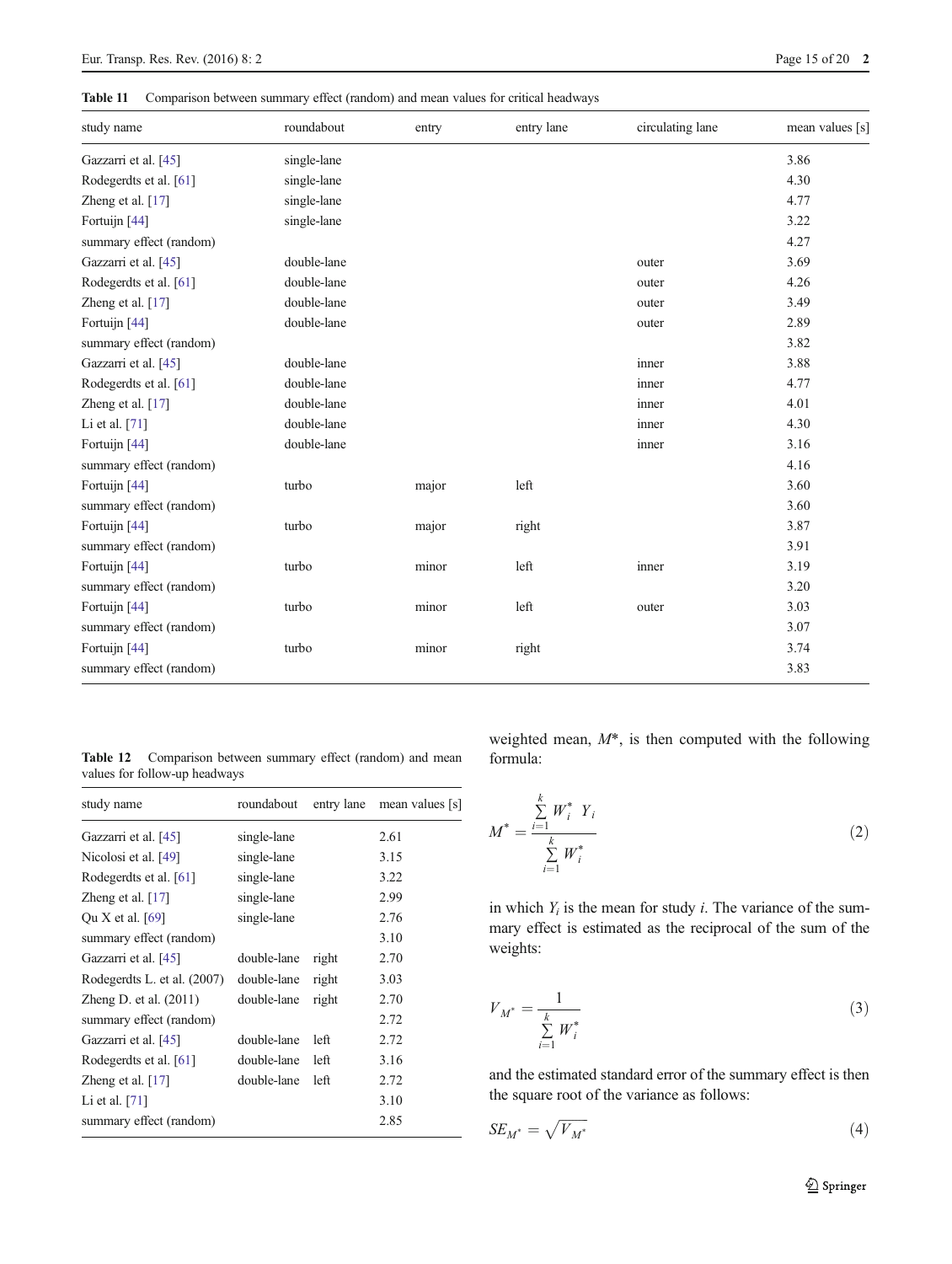The 95 % lower and upper limits for the summary effect are computed as follows:

$$
LL_{M^*} = M^* - 1.96 \, SE_{M^*} \tag{5}
$$

$$
UL_{M^*} = M^* + 1.96 \, \, SE_{M^*} \tag{6}
$$

Finally, in a random model we must take into account the heterogeneity of studies. There are several measures of heterogeneity, one of which is the parameter tau-squared ( $\tau^2$ ), defined as the variance of the true effect sizes (the variance of the effect size parameters across the population of studies). According to [\[29\]](#page-17-0) five ways of measuring heterogeneity are recognized: i) the Cochran's Q test [[80](#page-19-0)], that is the sum of the squared deviation of each effect size from the mean, weighted by the inverse-variance for each study; ii) the  $p$ -value for any observed value of Q; iii) the between-studies variance  $(T^2)$ ; iv) the between-studies standard deviation  $(T)$ ; v) the Higgin's index  $I^2$ , or the ratio of true heterogeneity to total observed variation [\[81\]](#page-19-0).

#### 3.3 Calculations

The cases of single-lane, double-lane and turbo roundabouts were examined separately both for the critical and the followup headways. The groups of studies which have been subjected to meta-analysis varied for each case; each of these groups included a variable number of sub-groups (see tables hereinafter). Each sub-group contained on-field observations characterized by mean, standard deviation, and sample size; these data represented the data input of the meta-analysis. Note that the values of the critical headways considered in the calculations were obtained by the maximum likelihood method only [\[19\]](#page-17-0).

Tables [4](#page-8-0) and [5](#page-9-0) show the outputs of the meta-analysis regarding the assessment of the critical and follow-up headways for the single-lane roundabouts; from left to right, we find the values of the variance that is referred to the summary effect, lower and upper limit, Z-values and p-values, the values of the Q test and the index  $I^2$ . Since the Cochran's Q test [[80\]](#page-19-0) has to be used with caution as literature has repeatedly referred that has low power, the Higgin's index  $I^2$  has been associated [[29](#page-17-0)]; it measures the share of inconsistencies of the individual studies that cannot be explained by the sampling error.  $I^2$  represents only the proportion of variance that is true, but it says nothing about the absolute value of the variance.

In order to estimate what proportion of the observed variance reflects real differences among studies rather than random error, we start with  $Q$ , remove its dependence on the number of studies, and express the result through the ratio of excess dispersion to total dispersion (namely  $I^2$ ). Importantly,  $I^2$  is not directly affected by the number of studies in the analysis, whereas Q depends on number of studies [[29](#page-17-0)].

Moreover the index  $I^2$  allows us to discuss the amount of variance on a relative scale: values on the order of 25 %, 50 %, and 75 % might be considered as low, moderate, and high, respectively [[81\]](#page-19-0). These benchmarks refer to the question of what proportion of the observed variation is real, and not to the variation on an absolute scale. Indeed, an  $I^2$  value near 100 % means only that most of the observed variance is real, but does not imply that the effects are dispersed over a wide range; they could fall in a narrow range but be estimated precisely [\[29,](#page-17-0) [81](#page-19-0)]. It is noteworthy that, for the cases in Tables [4](#page-8-0) and [5](#page-9-0), the p-value is approximately equal to zero, and the Higgin's index is around values of 1.2 % for the critical headway and around values of 20.4 % for the follow headway; both parameters confirm the absence of heterogeneity. Analogously the results of meta-analysis for double-lane and turbo roundabouts are shown in Tables [6,](#page-10-0) [7](#page-11-0), [8,](#page-12-0) [9](#page-13-0) and [10](#page-13-0). In some case turbo roundabouts reveled moderate or high values of  $I^2$ ; however, still few empirical studies to estimate the critical headway have been aimed at these roundabouts.

Tables [11](#page-14-0) and [12](#page-14-0) show a comparison between the summary effects and the weighted mean values (with regard to the sample size) of each study considered in the meta-analysis; it can be easily noted that the summary effect can be far from the single study estimate since it is independent and does not account for similar experimental data; however it gives, with greater power of the individual reviewed studies, a comprehensive measure, more accurate and reproducible, for the parameters of interest at each roundabout under examination.

## 4 Conclusions

With an ever-increasing plethora of studies, already published or being published in transportation engineering and behavioral science, it is challenging, if not impossible, for researchers to keep up with the literature on worldwide studies incorporating estimations of the major parameters for gap acceptance (namely the driver's critical headway and the followup headway), which are based on data collected in the field at existing roundabouts. Reviews conducted not only to synthesize the evidence on the effects of an intervention, or to support evidence-based policy or practice in road geometric design and evaluations of performance for roads and intersections, can represent therefore an extremely efficient method for obtaining the appropriate information on what has already been done well and what did not.

The primary objective of this research was to synthesize the measurements of critical and follow-up headways at roundabouts from the set of studies that were selected from the literature on roundabouts since this type of intersections can operate by gap acceptance rules. The goal of our analysis was to provide a synthesis from a body of data of critical and follow-up headways at single-lane, double-lane and turbo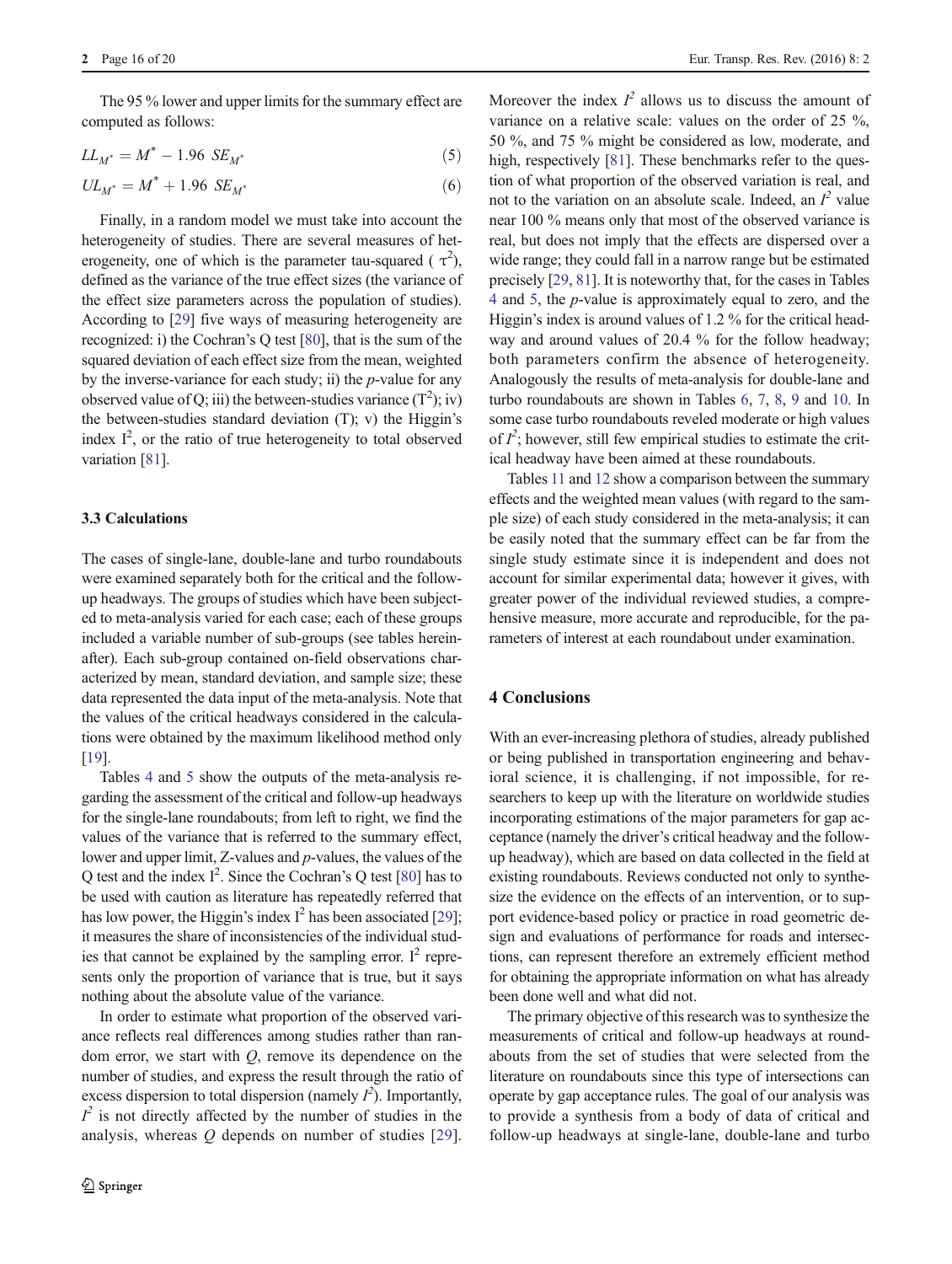roundabouts from various and appropriately selected sources. In order to match the research goal, these data of critical and follow-up headways were compiled as the outcome of a systematic review which involved a detailed and comprehensive search strategy, the specification of the question to be addressed, the determination of the methods to be used for searching the literature and for including (or excluding) studies, and the specification of the methods to apply for performing the statistical analysis. This was done since the narrative reviews are often simply descriptive, do not consist of a systematic search of the literature derived a priori, and thereby often focus on a subgroup of studies in an area which is chosen basing on availability or author selection; moreover, narrative reviews can often include an element of selection bias.

Once formulated the review question, the inclusion and exclusion criteria were defined, the search strategy was developed to locate and select the studies, the data were extracted; therefore, the results were analyzed and interpreted.

Based on the considerations described above, a systematic literature review on critical and follow-up headway estimations at roundabouts was performed. Focus was made on studies which have addressed the problems of how to manage the randomness and the variability of values of critical and followup headways, and how to depict the distribution of these gap acceptance parameters. Thus, several studies and researches developed worldwide were examined, with reference to the countries where the roundabouts have an older tradition and schemes of turbo-roundabouts are already in operation; reference was also made to the countries where in more recent times roundabouts are becoming more and more common as intersection control and great emphasis has been given to geometric design and the appropriate use of the many roundabout installations progressively realized. Thus we were able to note dispersion in effect sizes, that is the effect size varied from one study to the next.

After this study activity, therefore, we focused on the metaanalysis of effect sizes, that is the analysis where each study yielded an estimate of the statistic chosen from the corresponding sample of data; thus we assessed the dispersion in these effects across studies and then computed the summary effect. This summary effect is nothing more than the weighted mean of the individual effects; moreover, the mechanism to assign the weights (and then the meaning of the summary effect) depends on the assumptions about the distribution of effect sizes from which the studies were sampled. Indeed, differently from the case of the fixed-effect model where all studies in the analysis share the same true effect size, and the summary effect is the estimate of this common effect size, under the random-effects model the true effect size varies from study to study, and the summary effect represents the estimate of the mean of the distribution of effect sizes. Thus, the single (quantitative) meta-analytic estimate, as shown in the Tables

[11](#page-14-0) and [12](#page-14-0) for each parameter under examination, provides an accurate and reliable synthesis on the specific issue addressed, and gives, with greater power of the individual reviewed studies, a comprehensive measure, more accurate and reproducible, for the parameters of interest. The accurate estimation of critical and follow-up headways, in turn, make accurate the capacity calculations at roundabouts.

It is noteworthy that most theories related to gap acceptance behavior, as employed for unsignalized intersections and roundabouts, presume that drivers are consistent and uniform, so that the capacity estimations based on the gap acceptance models are performed assuming constant values for the critical and follow-up headways which represent an average value of all the observed drivers. As empirical evidence suggests, the quantification of the critical and follow-up headways can also vary based on the number of lanes, the diameter of the central island, the entry width, the presence (or not) of bunched vehicles in the circulating (major) streams, whereas at multi-lane roundabouts, the different demand scenarios can produce dominant and subdominant arrival flows at entries which in their turn can influence the predictions of the gap acceptance parameters. As a result, the capacity estimates based on the values of critical and follow-up headways also reflect average conditions. However, these assumptions could lead to erroneous or inflated capacity estimates due to the driver variability and heterogeneity.

Based on these considerations, a meta-analysis of effect size for each study, namely a statistical and quantitative analysis of the individual studies, was implemented as part of the literature review to assess the consistency of the effect across studies and to compute the summary effect. This quantitative meta-analytic estimate for each of the parameters of interest gave us a comprehensive measure for critical and follow-up headways more powerful than that given by each single study. This research was made for helping advance our specific interests about roundabouts and for designing further research on entry capacity estimations at roundabouts. It should be recalled that the critical and the follow-up headways are stochastically distributed and should be properly represented by a distribution of values, whereas for entry capacity calculations at steady-state conditions constant values for each of them are usually incorporated into capacity models. Analysts know that there is variability in gap acceptance parameters and often overlook what is the impact of the uncertainty on capacity analysis. Starting from the results derived from statistical treatment of the literature performed by the meta-analysis, one possible area of additional work is to assess the effect that the range of variation in the input parameters – namely the gap acceptance parameters – has on the estimation of entry capacity at roundabouts and to propose a framework for considering this issue in the operational analysis of different types of roundabouts as single-lane, multi-lane and turbo roundabouts.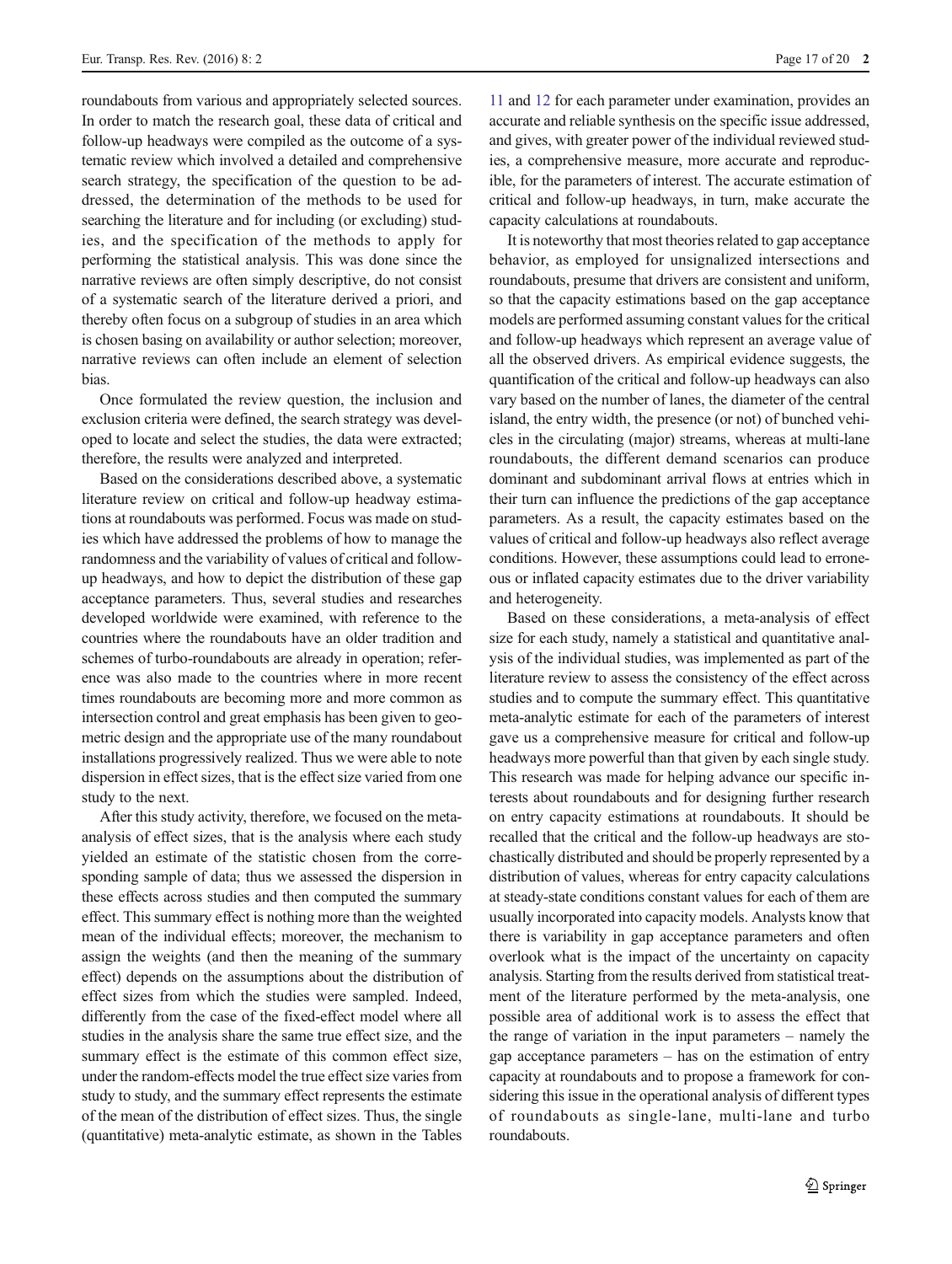<span id="page-17-0"></span>Open Access This article is distributed under the terms of the Creative Commons Attribution 4.0 International License (http:// creativecommons.org/licenses/by/4.0/), which permits unrestricted use, distribution, and reproduction in any medium, provided you give appropriate credit to the original author(s) and the source, provide a link to the Creative Commons license, and indicate if changes were made.

## References

- 1. Luoma J, Sivak M (2012) Interactions of environmental and safety measures for sustainable road transportation. European Transport Research Review 4:189–199. doi[:10.1007/s12544-012-0078-5](http://dx.doi.org/10.1007/s12544-012-0078-5)
- 2. Rodegerdts L, Bansen J, Tiesler C, Knudsen J, Myers E, Johnson M, Moule M, Persaud B, Lyon C, Hallmark S, Isebrands H, Crown RB, Guichet B, O'Brien A (2010) National Cooperative Highway Research Program Report 672: Roundabouts: An Informational Guide, 2nd edn. Transportation Research Board of the National Academic. Washington. D.C, US
- 3. Moya-Gómez B, García- Palomares J C (2015) Working with the daily variation in infrastructure performance on territorial accessibility. The cases of Madrid and Barcelona. European Transport Research Review 7: 20. doi: [10.1007/s12544-015-0168-2](http://dx.doi.org/10.1007/s12544-015-0168-2)
- 4. Gitelman V, Carmel R, Pesahov F (2014) The evaluation of safety efficiency of non-urban infrastructure improvements; a case-study. European Transport Research Review 6:477–491. doi[:10.1007/](http://dx.doi.org/10.1007/s12544-014-0145-1) [s12544-014-0145-1](http://dx.doi.org/10.1007/s12544-014-0145-1)
- 5. Robinson B W, Rodegerdts L, Scarbrough W, Kittelson W, Troutbeck R, Brilon W, Bondzio L, Courage K, Kyte M, Mason J, Flannery A, Myers E, Bunker J, Jacquemart G (2000) Roundabouts: An Informational Guide. Report Federal Highway Administration - FHWA-RD-00-067. US Department of Transportation
- 6. Tollazzi T (2015) Alternative Types of Roundabouts: An Informational Guide. Springer Tracts on Transportation and Traffic 6. Springer-Verlag. Springer International Publishing, Switzerland
- 7. Fortuijn LGH, Harte VF (1997) Meerstrooksrotondes: verkenning can nieuwe vormen - Turbo-roundabouts: A well-tried concept in a new guise. Verkeerskundige werkdagen 1997. CROW Ede, The Netherlands
- 8. Mauro R (2010) Calculation of Roundabouts. Springer-Verlag, Berlin Heidelberg
- 9. Brilon W, Wu N, Bondzio L (1997) Unsignalized intersections in Germany—a State of the Art. 3rd International Symposium on Intersections Without Traffic Signals, Portland, Oregon, USA, July 21–23, 1997
- 10. Bovy H, Dietrich K, Harmann A (1991) Guide Suisse des Giatoires. Lausanne, Switzerland
- 11. Kimber R M (1980) The traffic capacity of roundabouts. TRRL Laboratory Report 942, Berkshire, UK
- 12. GIRABASE (2008) Calculation of roundabout capacity. http:// www.certu.fr
- 13. Brilon W, Wu N (2001) Capacity at unsignalized intersections derived by conflict technique. Transportation Research Record 1776: 82–90
- 14. Highway Capacity Manual (2000) Transportation Research Board Special Report 209, 3th edition
- 15. Al-Madani HMN (2013) Capacity of large dual and triple-lanes roundabouts during heavy demand conditions. Arabian Journal for Science and Engineering 38(3):491–505. doi:[10.1007/s13369-](http://dx.doi.org/10.1007/s13369-012-0330-2) [012-0330-2](http://dx.doi.org/10.1007/s13369-012-0330-2)
- 16. Giuffrè O, Granà A, Marino S (2012) Comparing performances of turbo-roundabouts and double-lane roundabouts. Modern Applied Science 6(10):70–79. doi[:10.5539/mas.v6n10p70](http://dx.doi.org/10.5539/mas.v6n10p70)
- 17. Zheng D, Chitturi M, Bill A, Noyce D A (2011) Comprehensive evaluation of Wisconsin roundabouts Volume 1: Traffic Operations. Wisconsin Traffic Operations and Safety Laboratory, Wisconsin, US, Available at [http://wwwtopslabwiscedu/projects/4-10html](http://www.topslab.wisc.edu/projects/4-10.html) Accessed 28 March 2013
- Tian Z, Troutbeck R J, Kyte M, Brilon W, Vandehey M, Kittelson W, Robinson B (2000) A further investigation on critical gap and follow-up time. 4th International Symposium on Highway Capacity, Transportation Research Circular E-C018. Maui, Hawaii, June 27–July 1
- 19. Tian Z, Kyte W, Vandehey M, Robinson B, Kittelson W, Troutbeck RW, Brilon W (1999) Implementing the maximum likelihood methodology to measure driver's critical gap. Transportation Research Part A 33:187–197
- 20. Troutbeck R J (1992) Estimating the critical acceptance gap from traffic movements. Queensland University of Technology
- 21. Highway Capacity Manual (2010) Transportation Research Board. Special Report 209. 5th edition
- 22. Khatib Z, Kyte M (2000) Framework to consider the effect of uncertainty in forecasting the level of service of signalized and unsignalized intersections. 4th International Symposium on Highway Capacity, Transportation Research Circular E-C018. Maui, Hawaii, June 27–July 1
- 23. Kyte M, Tian Z, Mir Z, Hameedmansoor Z, Kittelson W, Vandehey M, Robinson B, Brilon W, Bondzio L, Wu N, Troutbeck R J (1996) NCHRP Web Document 5: Capacity and level of service at unsignalized intersections: Final Report Vol. 1: Two-Way Stop Controlled Intersections. TRB. National Research Council. Washington. DC
- 24. Troutbeck RJ (1986) Average delay at an unsignalized intersection with two major streams each having a dichotomized headway distribution. Transportation Science 20(4):272–286. doi:[10.1287/trsc.](http://dx.doi.org/10.1287/trsc.20.4.272) [20.4.272](http://dx.doi.org/10.1287/trsc.20.4.272)
- 25. Troutbeck R J (1991) Recent Australian unsignalized intersection research and practices. Intersections without Traffic Signals II. Springer-Verlag (Werner Brilon. ed.): 238–257
- 26. Chalumuri RS, Yasuo A (2014) Modelling travel time distribution under various uncertainties on Hanshin expressway of Japan. European Transport Research Review 6:85–92. doi[:10.1007/](http://dx.doi.org/10.1007/s12544-013-0111-3) [s12544-013-0111-3](http://dx.doi.org/10.1007/s12544-013-0111-3)
- 27. Grayman WM (2005) Incorporating uncertainty and variability in engineering analysis. Journal of Water Resources Planning and Management 131(3):158–160
- 28. Galvan JL (2012) Writing literature reviews, 5th edn. Pyrczak Publishing, Glendale, CA
- 29. Borenstein M, Hedges LV, Higgins JPT, Rothstein HR (2009) Introduction to meta-analysis. Wiley, Chichester, UK
- 30. Singh V, Sharma SK (2015) Fuel consumption optimization in air transport: a review, classification, critique, simple meta-analysis, and future research implications. European Transport Research Review 7:12. doi[:10.1007/s12544-015-0160-x](http://dx.doi.org/10.1007/s12544-015-0160-x)
- 31. Brilon W (2011) Studies on roundabouts in Germany: Lessons Learned. 3rd International TRB-roundabout Conference, Carmel, Indiana, May 2011
- 32. FGSV: Handbuch fuer die bemessung von Straβen (HBS: German Highway Capacity Manual). Forschungsgesellschaft für Straßenund Verkehrswesen (FGSV). ([www.fgsv.de](http://www.fgsv.de/)). Cologne, edition 2001
- 33. Tanner JC (1967) The capacity of an uncontrolled intersection. Biometrica 54(3/4):657–658
- 34. Brilon W, Koenig R, Troutbeck RJ (1999) Useful Estimation Procedures for Critical Gaps. Transportation Research Part A: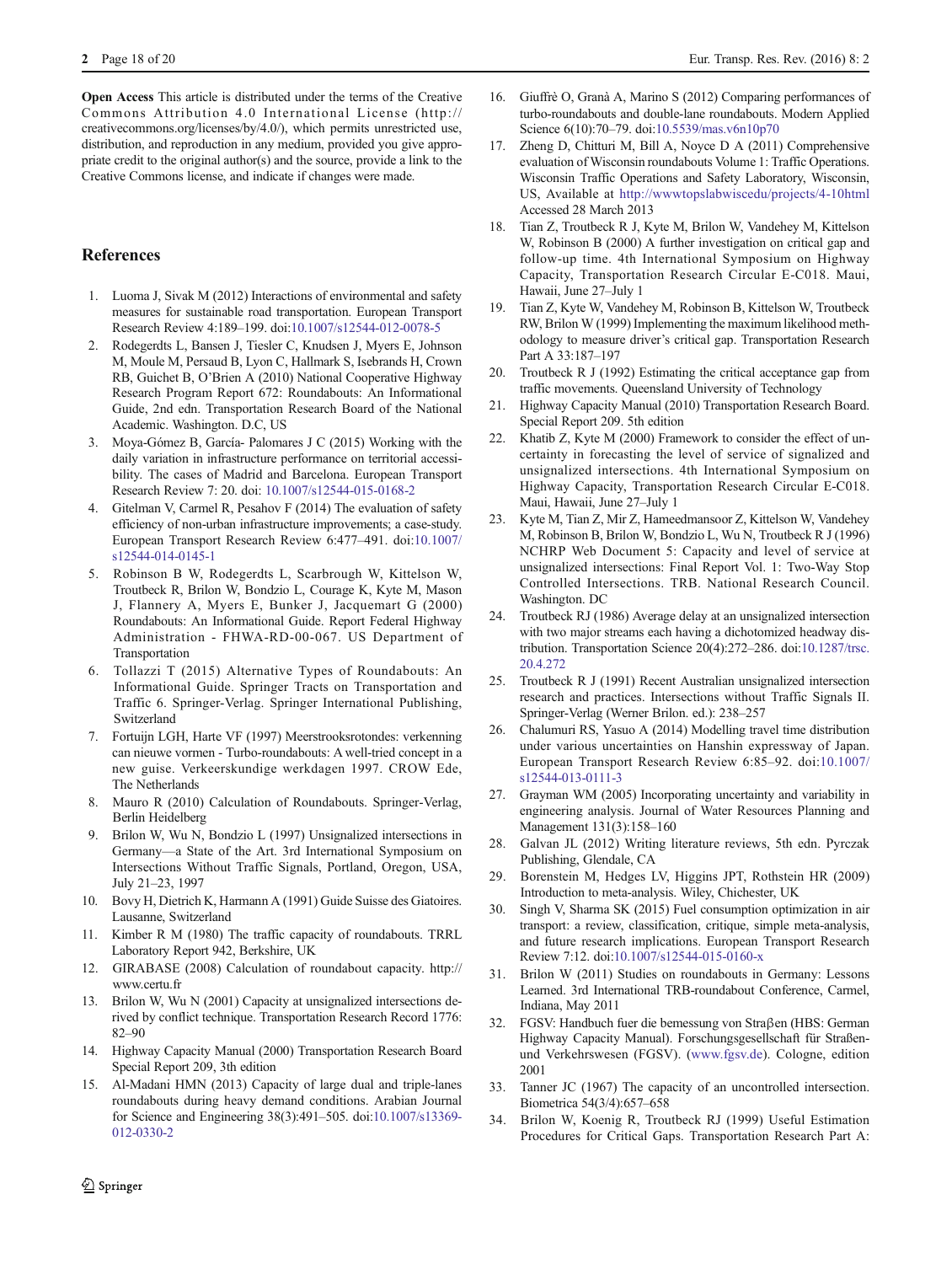- <span id="page-18-0"></span>35. BPS: Manual for the program KREISEL version 7, (www. bpsverkehr.de), 2011
- 36. Brilon W (2014) Roundabouts: a state of the art in Germany. 4th International TRB-roundabout Conference, Conference, Seattle, Washington, April 2014
- 37. Wu N (1997) An universal formula for calculating capacity at roundabouts. Research report of Institute for Traffic Engineering No.13, Ruhr-University Bochum, March 1997
- 38. Wu N (2012) Estimating distribution function of critical gaps at unsignalized intersections based on equilibrium of probabilities. Transportation Research Record 2286:49–55. doi[:10.](http://dx.doi.org/10.3141/2286-06) [3141/2286-06](http://dx.doi.org/10.3141/2286-06)
- 39. Brilon W, Bondzio L, Weiser (2014) Experiences with Turbo-Roundabouts in Germany. 5th Rural Roads Design meeting, Copenhagen. [http://nmfv.dk/wp-content/uploads/2014/04/](http://nmfv.dk/wp-content/uploads/2014/04/Experiences-with-Turbo-Roundabouts-in-Germany-Brilon-Bondzio-Weiser.pdf) [Experiences-with-Turbo-Roundabouts-in-Germany-Brilon-](http://nmfv.dk/wp-content/uploads/2014/04/Experiences-with-Turbo-Roundabouts-in-Germany-Brilon-Bondzio-Weiser.pdf)[Bondzio-Weiser.pdf](http://nmfv.dk/wp-content/uploads/2014/04/Experiences-with-Turbo-Roundabouts-in-Germany-Brilon-Bondzio-Weiser.pdf) Accessed April 3–4, 2014
- 40. Leemann N, Santel G (2009) Two-lane roundabouts. 9th Swiss Transport Research Conference, Ascona, Sept 9–11, 2009
- 41. Brilon W (1988) Recent development in calculation methods for unsignalized intersections in West Germany. In: Brilon W (ed) Intersections without Traffic Signals. Springer-Verlag, Berlin Heidelberg, pp. 111–153
- 42. Hagring O, Rouphail N M, Sørensen H A (2003) Comparison of capacity models for two-lane roundabouts. 82nd TRB Annual Meeting, Washington, DC, USA, January 2003
- 43. Greibe P, La Cour Lund B (2010) Capacity of 2-lane roundabouts. 4th International Symposium on Highway Geometric Design, June 2nd-5th 2010 Valencia, Spain
- 44. Fortuijn LGH (2009) Turbo roundabout. Estimation of capacity. Transportation Research Record 2130(2009):83–92. doi[:10.3141/](http://dx.doi.org/10.3141/2130-11) [2130-11](http://dx.doi.org/10.3141/2130-11)
- 45. Gazzarri A, Martello MT, Pratelli A, Souleyrette R (2013) Gap acceptance parameters for HCM 2010 roundabout capacity model applications in Italy. Wit serifes on Transport systems & traffic engineering 1:1–6
- 46. Ferrari P, Giannini F (1994) Ingegneria stradale: geometria e progetto di strade [Road engineering: geometry and road geometric design]. ISEDI, pp 228–230
- 47. Raff MS, Hart JW (1950) A volume warrant for urban stop signs. The Eno Foundation for Highway Traffic Control. Saugatuck, Conn, USA
- 48. Romano E (2004) Driver behaviour at the roundabouts: analysis and simulation. 2nd International SIIV Congress: New technologies and modeling tools for roads, Florence, Italy, October 2004
- 49. Nicolosi V, Crisalli U, D'Apuzzo M (2008) Le intersezioni a rotatoria: analisi teorico-sperimentale e modelli teorici per la stima della capacità [Roundabouts: theoretical and experimental analysis and models for capacity estimation]. 17° Convegno Nazionale SIIV [17th National SIIV Conference], Enna, Italy, September 2008
- 50. Dawson R F (1969) The hypererlang probability distribution  $-$  a generalized traffic headway model. International Symposium on the Theory of Traffic Flow and Transportatio, Karlsruhe, Series Strassenbau und Strassenverkehrstechik 86
- 51. Siegloch W (1973) Die Leistungsermittlung an Knotenpunkten ohne Lichtsignalsteuerung (Capacity Calculations for Unsignalized Intersections), Series Strassenbau und Strassenverkehrstechnik 154, Bundesminister für Verkehr
- 52. De Luca M, Grossi R, Petitto S (2002) Studio del funzionamento delle rotatorie mediante la tecnica della simulazione: modello e verifiche sperimentali [Study of roundabout performances by simulation: model and experimental validation]. 1th International SIIV Conference, Parma, Italy, October 2002
- 53. Vasconcelos L, Bastos Silva A, Seco Á, Rouxinol G (2012) Estimation of critical headways at unsignalized intersections - a microscopic approach. Advances in Transportation Studies Special Issue 1:59–72
- 54. Polus A, Shiftan Y, Shmueli-Lazar S (2005) Evaluation of the waiting-time effect on critical gaps at roundabouts by a logit model. European Journal of Transport and Infrastructure Research 5(1):1–12
- 55. Vasconcelos L, Seco Á, Bastos Silva A (2013) Comparison of procedures to estimate critical headways at roundabouts. Promet – Traffic & Transportation 25(1):43–53. doi:[10.7307/ptt.v25i1.1246](http://dx.doi.org/10.7307/ptt.v25i1.1246)
- 56. Troutbeck RJ (1993) Capacity and design of traffic circles in Australia. Transportation Research Record 1398:68–74
- 57. Troutbeck R J (1990) Traffic interactions at roundabouts. 15th ARRB Conference, Vol. 15-Part 5, Australia, 1990
- 58. Troutbeck RJ (1984) Capacity and Delays at Roundabouts-A Literature Review. Australian Road Research Board 14(4):205–216
- 59. Troutbeck R J (1985) Does gap acceptance theory adequately predict the capacity of a roundabout? 12th ARRB Conference, Australia, Vol. 12-Part 4: 62–75
- 60. Troutbeck R J (1992) Changes to Analysis and Design of Roundabouts Initiated in the Austroads Guide. 16th ARRB Conference, Vol. 16-Part 5, Australia, 1992
- 61. Rodegerdts L, Blogg M, Wemple E, Myers E, Kyte M, Dixon M, List G, Flannery A, Troutbeck R, Brilon W, Wu N, Persaud B, Lyon C, Harkey D, Carter D (2007) Roundabouts in the United States. National Cooperative Highway Research Program Report 572. Transportation Research Board of the National Academic. Washington. D.C., USA
- 62. Akcelik R (2007) A review of gap acceptance capacity models. 29th Conference of Australian Institute of Transport Research, Adelaide, Australia 5–7 December 2007, Revised 14 July 2011
- 63. Akcelik R (2008) Roundabouts in Australia. 2nd International TRB-Roundabouts Conference. Kansas City, MO, USA, 18–21 May 2008
- 64. Akçelik R, Chung E, Besley M (1998) Roundabouts: Capacity and Performance Analysis, Research Report ARR No 321, 2nd edn. ARRB Transport Research Ltd, Australias
- 65. Troutbeck RJ (1989) Evaluating the performances of a roundabouts. Special report SR 45 ARRB, Transport Research Ltd, Vermouth South, Australia
- 66. AUSTROROADS (1993) Roundabouts. Guide to traffic engineering practice Part 6. Association of State Australian state road and transport authorities, Sidney, Australia
- 67. Akcelik R (2011) An Assessment of the Highway Capacity Manual 2010 Roundabout Capacity Model. International TRB Roundabout Conference, Carmel, Indiana, USA, May 2011
- 68. Akcelik R (2011) Roundabout design and capacity analysis in Australia and New Zealand. International Roundabout Design and Capacity Seminar. 6th International Symposium on Highway Capacity and quality of service, Stockholm, Sweden, 1st July, 2011
- 69. Qu X, Zhang IJ, Wang S, Liu Z (2014) Modelling follow up time at a single-lane roundabout. Journal of Traffic and Transportation Engineering 1(2):97–102
- 70. Troutbeck RJ (1998) Background for HCM Section on Analysis of Performance of Roundabouts. Transportation Research Record 1646(1998):54–62
- 71. Li Z, De Amico M, Chitturi M V, Bill A R (2013) Calibrating Vissim roundabout model using a critical gap and follow-up headway approach. 16th Road Safety on Four Continents Conference, Beijing, China, 15–17 May 2013
- 72. Xu F, Tian Z (2008) Driver behavior and gap-acceptance characteristics at roundabouts in California. Transportation Research Record 2071(2008):117–124. doi[:10.3141/2071-14](http://dx.doi.org/10.3141/2071-14)
- 73. Abrams D S, Fitzpatrick C D, Tang Y, Knodler M A (2013) A spatial and temporal analysis of driver gap acceptance behavior at